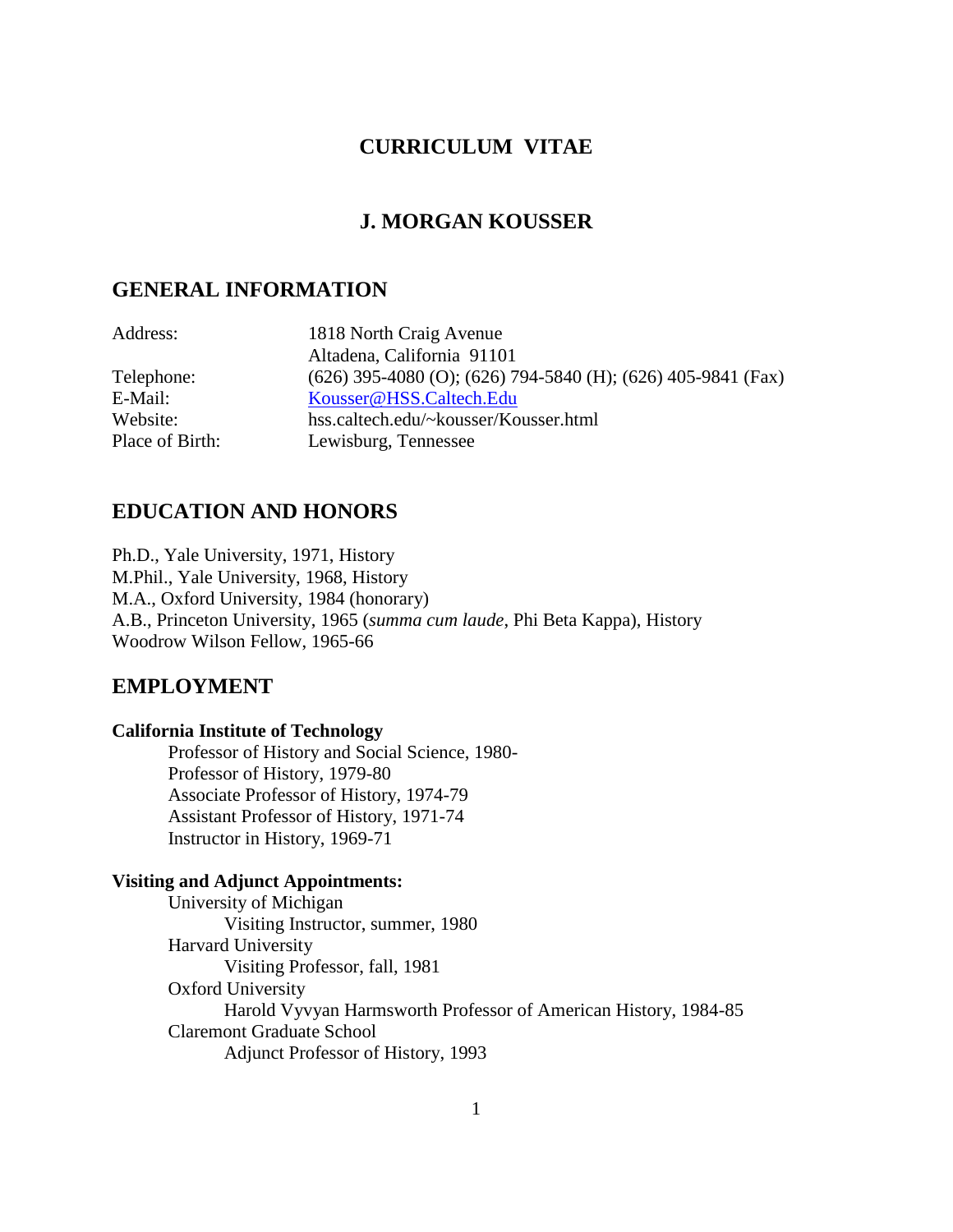Hong Kong Institute of Science and Technology, 2014

### **PUBLICATIONS**

### **Books**

- *Colorblind Injustice: Minority Voting Rights and the Undoing of the Second Reconstruction* (University of North Carolina Press, 1999).
- *Dead End: The Development of Litigation on Racial Discrimination in Schools in 19th Century America* (Fair Lawn, N.J.: Oxford University Press, 1986).
- *Region, Race, and Reconstruction: Essays in Honor of C. Vann Woodward* (New York: Oxford University Press, 1982), co-edited with James M. McPherson.
- *The Shaping of Southern Politics: Suffrage Restriction and the Establishment of the One-Party South, 1880-1910* (Yale University Press, 1974; Paperback, 1976).

#### **Articles**

- "Do the Facts of Voting Rights Support Chief Justice Roberts's Opinion in *Shelby County*?" *Trans-Atlantica* (forthcoming 2015), available at http://papers.ssrn.com/sol3/papers.cfm?abstract\_id=2592829.
- "*Strange Career* and the Need for a Second Reconstruction of the History of Race Relations," in Raymond Arsenault and Vernon Burton, eds., *Dixie Redux: Essays in Honor of Sheldon Hackney* (New South Books, 2013), 423-53.

"Why Were You Editor for 12 Years?", *Historical Methods*, 46 (2013), 1-4.

- "The Strange, Ironic Career of Section Five of the Voting Rights Act, 1965-2007" *Texas Law Review*, 86 (2008), 667-775 and "Prof. Kousser Responds to Prof. Bickerstaff's Comments," *Texas Law Review*, 86 (2008), in *See Also: An Online Companion to the Texas Law Review*, at <http://www.texaslrev.com/seealso/volume-86/issue-4/prof. kousser-responds-to-prof.-bickerstaffs-comments.html>.
- "Has California Gone Colorblind?", in Frederick Douzet, Thad Kousser, and Kenneth P. Miller, eds., *The New Political Geography of California* (Berkeley: Institute of Governmental Studies, 2008), 267-90.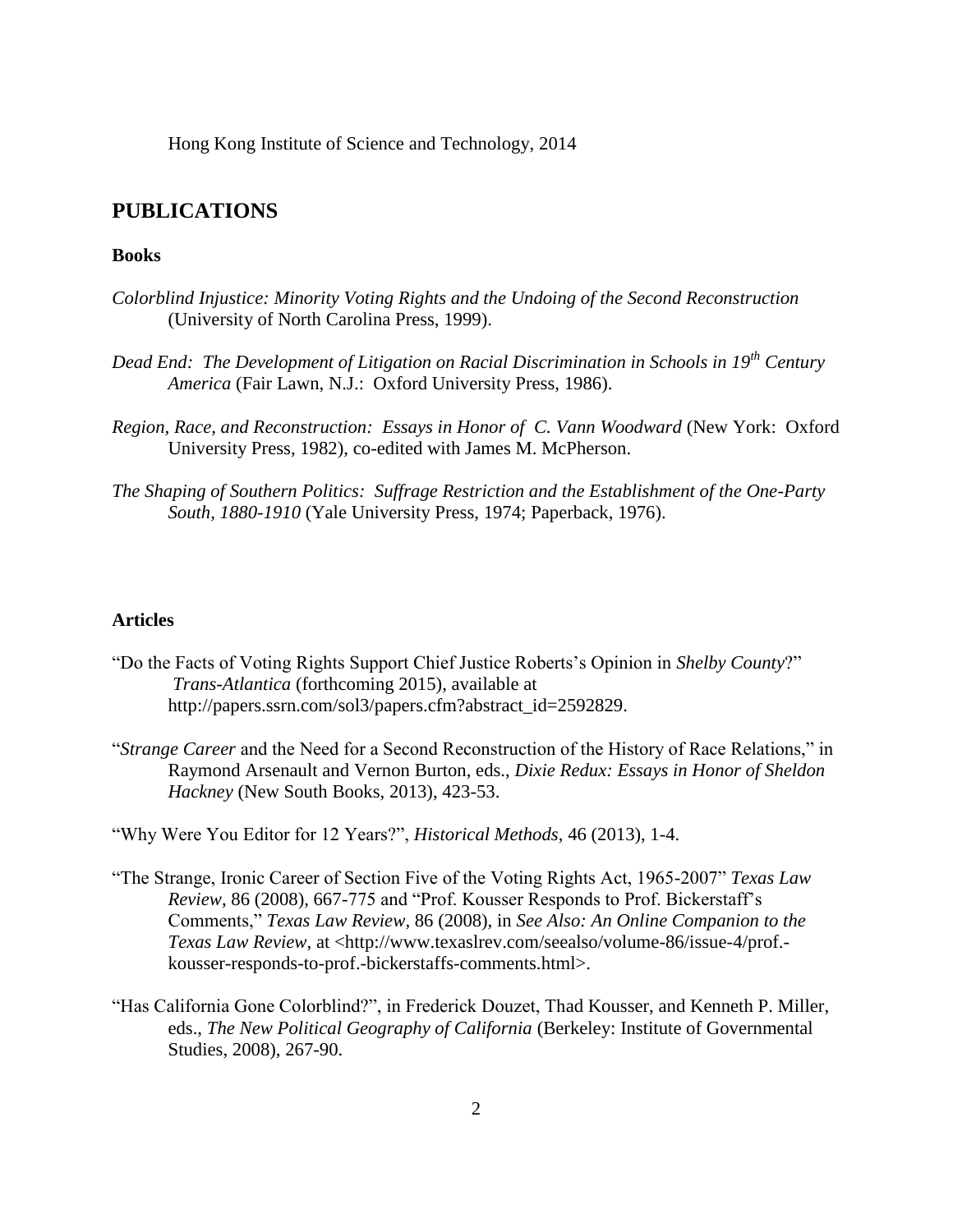- "The Onward March of Right Principles': State Legislative Actions on Racial Discrimination in Schools in 19<sup>th</sup> Century America," *Historical Methods* 35 (2002), 177-204.
- "Introduction" to special issue on "Evaluating Ecological Inference" and paper, "Ecological Inference from Goodman to King," *Historical Methods* 34 (2001), 100-126.
- "Injustice and Scholarship" and "Responses to Commentaries," in *Social Science History* 24 (2000), 415-21, 443-50. (symposium on *Colorblind Injustice*)
- "What Light Does the Civil Rights Act of 1875 Shed on the Civil Rights Act of 1964?" in Bernard Grofman, ed., *Legacies of the 1964 Civil Rights Act* (Charlottesville, VA: University Press of Virginia, 2000), 33-40.
- "Reapportionment Wars: Party, Race, and Redistricting in California, 1971-1992," in Bernard Grofman, ed., *Race and Redistricting in the 1990's* (New York: Agathon Press, 1998), 134-90.
- "Ironies of California Redistricting, 1971-2001," in Jerry Lubenow and Bruce E. Cain, *Governing the Golden State: Politics, Government, and Public Policy in California* (Berkeley, CA: IGS Press, 1997), 137-55.
- "Estimating the Partisan Consequences of Redistricting Plans -- Simply," *Legislative Studies Quarterly* 21 (1996), 521-41.
- "*Shaw* v. *Reno* and the Real World of Redistricting and Representation," in *Rutgers Law Journal* 26 (1995), 625-710.
- Comments, in "The Supreme Court, Racial Politics, and the Right to Vote: *Shaw* v. *Reno* and the Future of the Voting Rights Act," *American University Law Review*, 44 (1994), 1, at 36-38, 50-51, 60-63.
- "Ignoble Intentions and Noble Dreams: On Relativism and History with a Purpose," in *The Public Historian* 15 (Summer, 1993), 15-28.
- "Beyond *Gingles*: Influence Districts and the Pragmatic Tradition in Voting Rights Law," in *University of San Francisco Law Review*, 27 (Spring, 1993), 551-92.
- "Common Sense or Commonwealth? The Fence Laws and Institutional Change in the Postbellum South" and "Two Visions of History," (both with Shawn Kantor) *Journal of Southern History*, 59 (May, 1993), 201-42, 259-66.
- "The Voting Rights Act and the Two Reconstructions," in Chandler Davidson and Bernard Grofman, eds., *Controversies in Minority Voting: A Twenty-Five Year Perspective on the Voting Rights Act of 1965* (Washington: Brookings Institution, 1992), 135-76.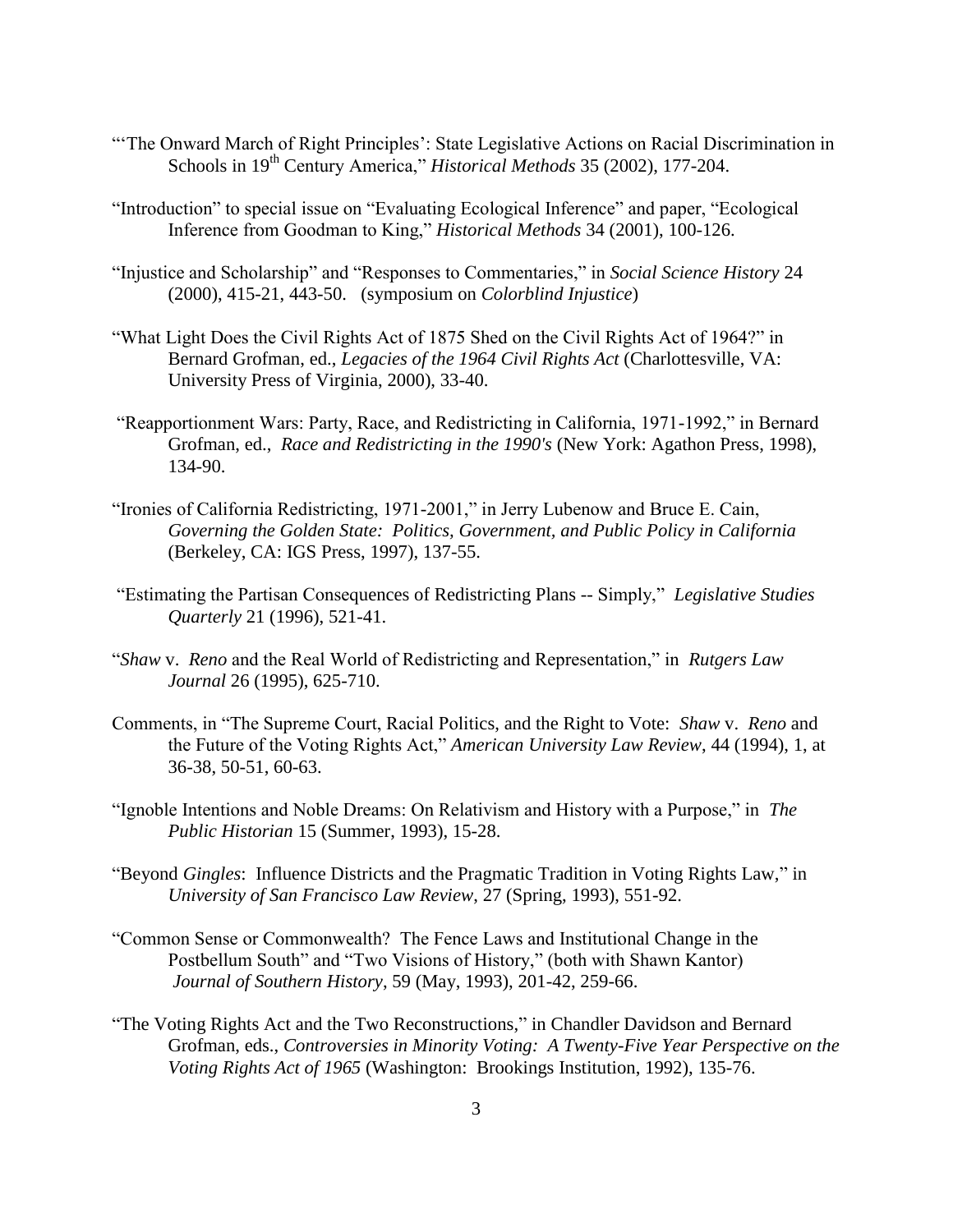"How to Determine Intent: Lessons from L.A.," *Journal of Law & Politics*, 7 (1991), 591-732.

- "Toward 'Total Political History': A Rational Choice Research Program," *Journal of Interdisciplinary History*, 20 (Spring, 1990), 521-60.
- "Before *Plessy*, Before *Brown*: The Development of the Law of Racial Integration in Louisiana and Kansas," in Paul Finkelman and Stephen C. Gottlieb, eds., *Toward A Usable Past: Liberty Under State Governments* (Athens, GA: University of Georgia Press, 1991), 213- 70.
- "The State of Social Science History in the Late 1980s," *Historical Methods*, 22 (1989), 13-20. Shorter version in *OAH Newsletter*, 17:4 (November, 1989), 4-5.
- "Expert Witnesses, Rational Choice, and the Search for Intent," *Constitutional Commentary*, 5 (1988), 349-73. Reprinted in Jack N. Raklove, ed., *Interpreting the Constitution: The Debate Over Original Intent* (Boston: Northeastern Univ. Press, 1990), 313-35.
- "'The Supremacy of Equal Rights': The Struggle Against Racial Discrimination in Antebellum Massachusetts and The Foundations of The Fourteenth Amendment," *Northwestern University Law Review*, 82 (1988), 941-1010. Reprinted in Paul Finkelman, ed., *Race, Law, and American History, 1700-1900* (Hamden, CT: Garland, 1992).
- "Specification or Speculation? A Note on Flanigan and Zingale," *Social Science History*, 10 (1986), 71-84.

"Must Historians Regress? An Answer to Lee Benson," *Historical Methods*, 19 (1986), 62-81.

"Origins of the Run-Off Primary," *The Black Scholar*, 15 (September/October, 1984), 23-26.

"Are Political Acts Unnatural?," *The Journal of Interdisciplinary History*, 15 (1985), 467-80.

- "Are Expert Witnesses Whores?," *The Public Historian*, 6 (1984), 5-19. Reprinted in Theodore J. Karamanski, ed., *Ethics & Public History: An Anthology* (Malabar, FL: Krieger, 1990), 31-44.
- "The Revivalism of Narrative: A Response to Recent Criticisms of Quantitative History," *Social Science History*, 8 (1984), 133-49.
- "New Political History:' Some Statistical Questions Answered," (with Allan J. Lichtman), *Social Science History*, 7 (1983), 321-44.
- "Log-Linear Analysis of Contingency Tables: An Introduction for Historians" (with Gary W. Cox and David W. Galenson), *Historical Methods*, 15 (1982), 152-69.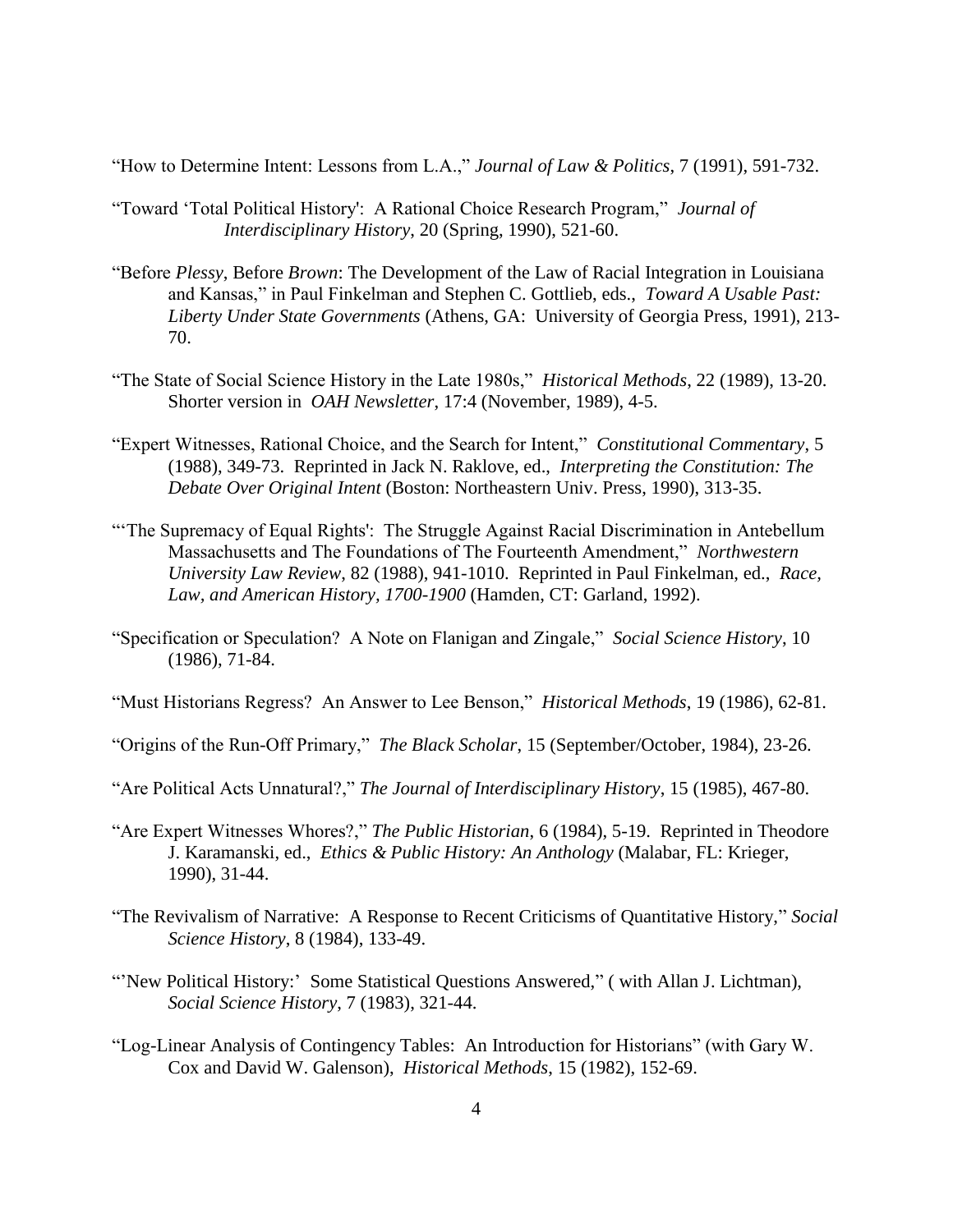- "C. Vann Woodward: An Assessment of His Work and Influence" (with James M. McPherson), in Kousser and McPherson, eds., *Region, Race, and Reconstruction: Essays in Honor of C. Vann Woodward*, xv-xxxix.
- "The Undermining of the First Reconstruction: Lessons for the Second," in *Extension of the Voting Rights Act: Hearings Before the Subcommittee on Civil and Constitutional Rights of the Committee on the Judiciary, House of Representatives*, 97th Cong., l Sess. (Washington: G.P.O., 1982), 2009-2022. Revised version published in Chandler Davidson, ed., *Minority Vote Dilution* (Washington, D. C.: Howard University Press, 1984), 27-46.
- "Restoring Politics to Political History" *Journal of Interdisciplinary History*, 12 (Spring 1982), 569-95, reprinted in Robert I. Rotberg, ed., *Politics and Political Change* (Cambridge, Mass.: MIT Press, 2001), 19-46.
- "History as Past Sociology in the Work of Samuel P. Hays: A Review Essay," *Historical Methods*, 14 (Fall, 1981), 181-86.
- "Turnout and Rural Corruption: New York as a Test Case," (with Gary W. Cox), *American Journal of Political Science*, 25 (November 1981), 646-63.

"History QUASSHed, 1957-1980," *American Behavioral Scientist*, 23 (1980), 885-904.

- "Making Separate Equal: The Integration of Black and White School Funds in Kentucky," *Journal of Interdisciplinary History*, 10 (1979), 399-428 and *ibid*., 12 (1982), 509-13.
- "Quantitative Social Scientific History," in Michael Kammen, ed., *The Past Before Us: Contemporary Historical Writing in the U.S.* (Ithaca: Cornell University Press, 1980), 433-56.
- "Progressivism for Middle-Class Whites Only: The Distribution of Taxation and Expenditures for Education in North Carolina, 1880-1910," *Journal of Southern History*, 46 (1980), 169-94.
- "Separate But *Not* Equal: The First Supreme Court Case on Racial Discrimination in Education," *Journal of Southern History*, 46 (1980), 17-44. Reprinted in Kermit L. Hall, *Civil Rights in American History* (Garland Pub. Co., 1989); in Paul Finkelman, Race, Law, and American History, 1700-1900 (Hamden, CT: Garland, 1992)..

"The Agenda for 'Social Science History'," *Social Science History*, 1 (1977), 383-91.

"The `New Political History': A Methodological Critique," *Reviews in American History*, 4 (March 1976), 1-14.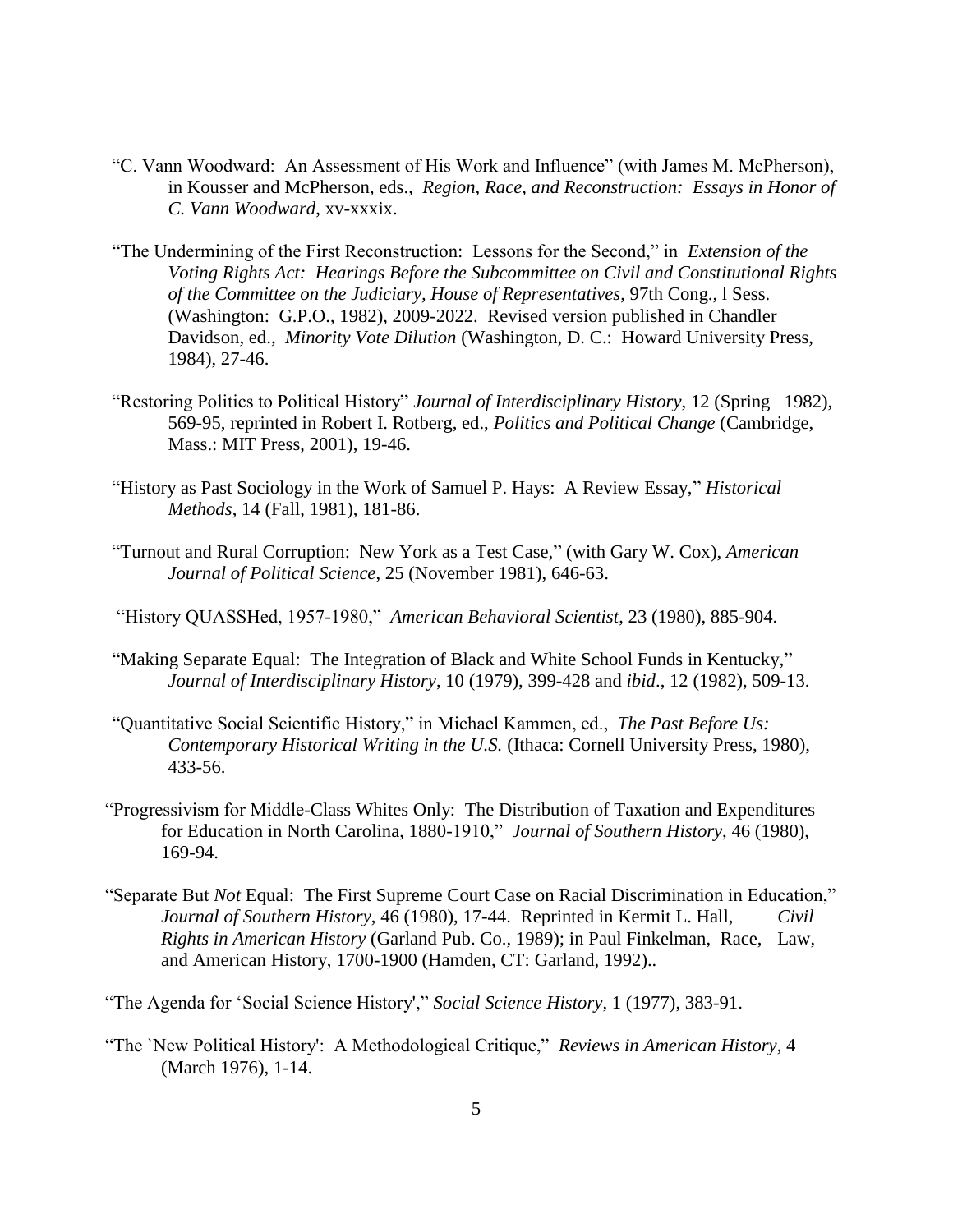- "A Black Protest in the `Era of Accommodation'," *Arkansas Historical Quarterly*, 34 (1975), 149-178.
- "Post-Reconstruction Suffrage Restrictions in Tennessee: A New Look at the V. O. Key Thesis," *Political Science Quarterly*, 88:4 (December 1973), 655-683. Reprinted in Paul Finkelman, ed., *Race, Law, and American History, 1700-1900* (Garland Pub. Co., 1992), and Robert F. Himmelberg, *Business and Government in America Since 1870* (Garland Pub. Co.).
- "Ecological Regression and the Analysis of Past Politics," *The Journal of Interdisciplinary History*, 4:2 (Autumn 1973), 237-262.

#### **Contributions to Reference Works**

- "Election Law," in Donald T. Critchlow and Phil Vandermeer, eds., *The Oxford Encyclopedia of American Political and Legal History*," (New York: Oxford University Press, 2012)
- "Voting Rights," in Paul J. Quirk and William Cunion, eds., *Governing America: Major Policies and Decisions of Federal, State, and Local Government* (New York: Facts on File, Inc., 2011), III: 1010-25.
- "Race and Politics, 1860-1933," in *Princeton Encyclopedia of U.S. Political History* (Princeton, Princeton University Press, 2009), 635-43.
- "Disfranchisement," "Election Laws," "Grandfather Clause," "Jim Crow," *"Plessy v. Ferguson*," "*Reitman v. Mulkey*," "Voter Registration," "Voter Residency Requirements," and "Voting," in *New Dictionary of American History* (New York: Charles Scribner's Sons, , 2002)
- "Enclosure/Fence Laws," in *Encyclopedia of Appalachia* (Knoxville: University of Tennessee Press, 2006).
- "Voting Districts and Minority Representation," in *Encarta Africana* (2nd ed., Microsoft Corp., 2000).
- "Reapportionment" and "Voting Rights," in *Encyclopedia of the American Constitution*, Supplement II (New York: Macmillan, 2000).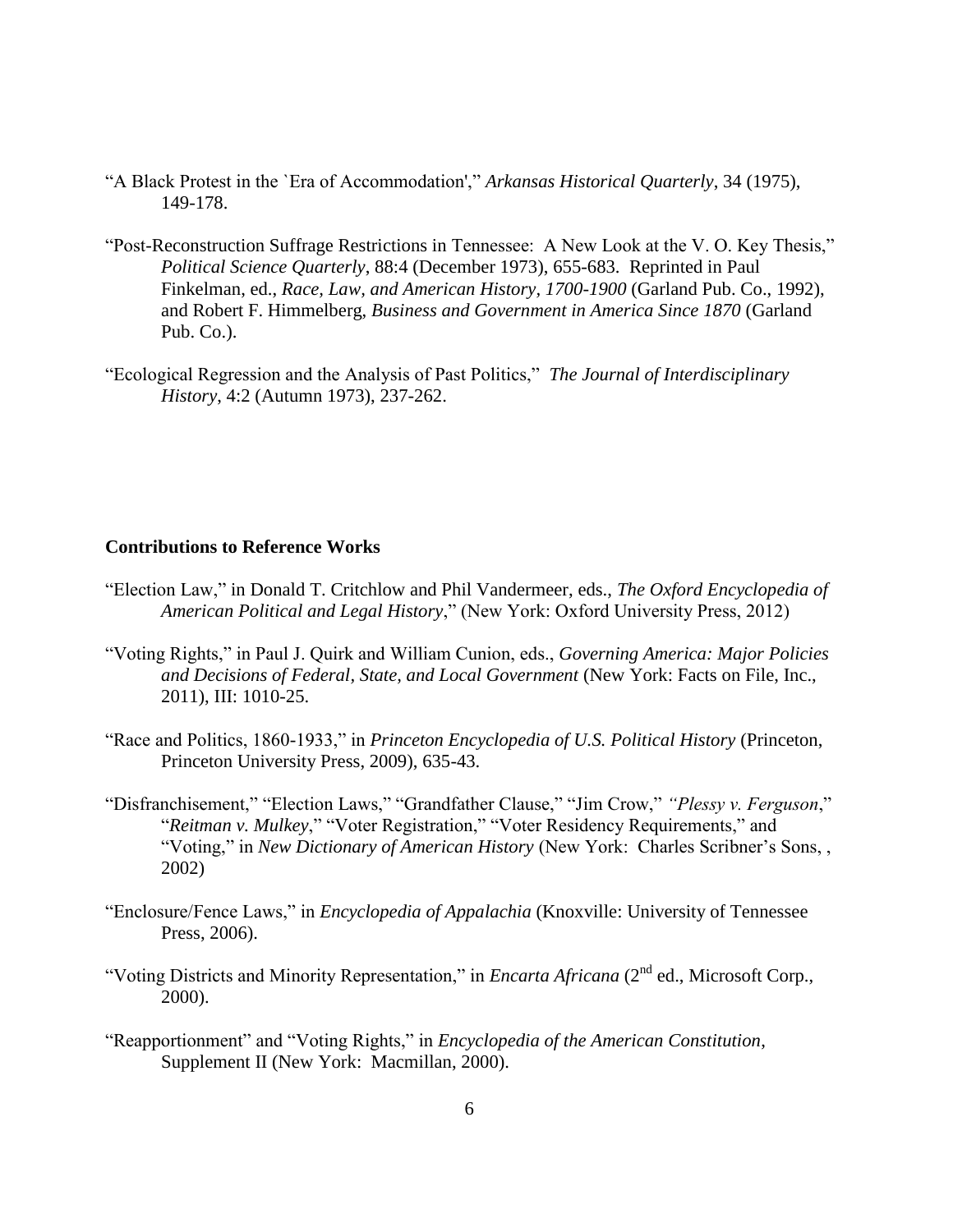- "Reconstruction," in *The Oxford Companion to United States History* (New York: Oxford University Press, 2001).
- "Poll Tax," in *The International Encyclopedia of Elections* (Washington, D.C.: Congressional Quarterly, Inc., 1999), 208-09.
- "*Cumming* v. *Richmond County*," "Grandfather Clause," and " *Guinn* v. *U.S.*," in *Oxford Companion to the Supreme Court of the United States* (New York: Oxford University Press, 1992).
- "Voting" in *Encyclopedia of Southern Culture*, (Chapel Hill: University of North Carolina Press, 1989), 1179-81.
- "Suffrage," in Jack P. Greene, ed., *Encyclopedia of American Political History* (NewYork: Charles Scribner's Sons, 1984), III, 1236-58.
- "Disfranchisement," "Grandfather Clause," and "*Williams* v. *Mississippi*," in David C. Roller and Robert W. Twyman, eds., *Encyclopedia of Southern History* (Baton Rouge: L.S.U. Press, 1979).

#### **Reviews and Review Essays**

- Gavin Wright, *Sharing the Prize: The Economics of the Civil Rights Revolution in the American South*, in *Journal of Southern History*, 80 (2014), 768-70.
- Angie Maxwell and Todd G. Shields, *Unlocking V.O. Key. Jr.: Southern Politics for the Twenty-First Century*, in *Journal of American History*, 99 (2012), 970-71.
- "The Immutability of Categories and the Reshaping of Southern Politics," *Annual Reviews of Political Science* (online at <http://arjournals.annualreviews.org/eprint/NUV9MahREcFAzpPdT172/full/10.1146/ann urev.polisci.033008.091519>) 13 (2010), 365-83.
- Simon Topping, *Lincoln's Lost Legacy: The Republican Party and the African American Vote, 1928-1952*, in *American Review of Politics*, 29 (Fall and Winter, 2008-2009), 400-02.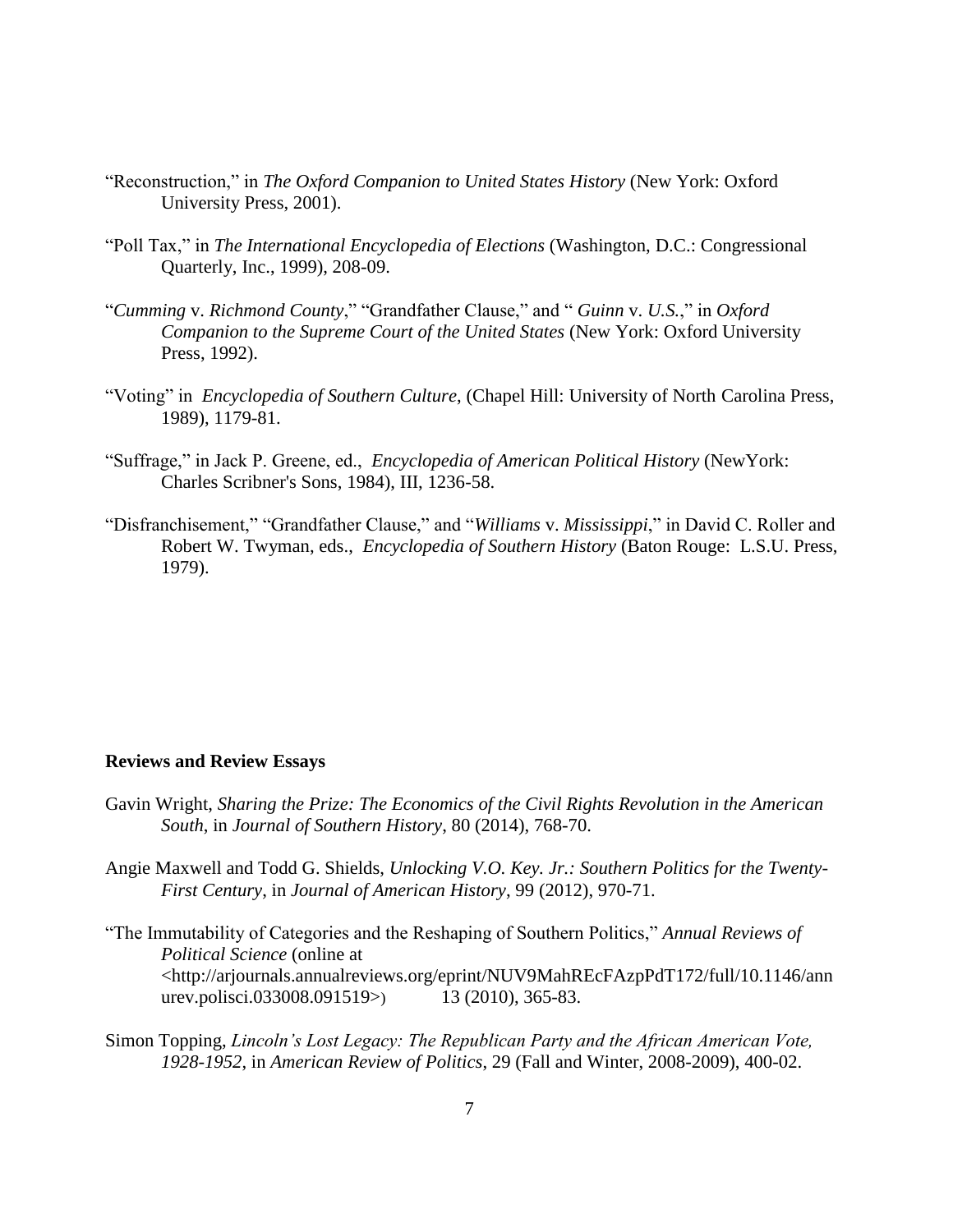- Brian K. Landsberg, *Free at Last to Vote: The Alabama Origins of the 1965 Voting Rights Act*, in *Law and Politics Book Review*, available at: http://www.bsos.umd.edu/gvpt/lpbr/subpages/reviews/landsberg0108.htm.
- Ron Hayduk. *Democracy for All: Restoring Immigrant Voting Rights in the United States*, in *Political Science Quarterly* 121(2006-07), 724-26.
- Jeff Manza and Christopher Uggen. *Locked Out: Felon Disenfranchisement and American Democracy*, and Sasha Abramsky, *Conned: How Millions Went to Prison, Lost the Vote, and Helped Send George W. Bush to the White House*, in *Election Law Journal*, 6 (2007), 104-12.
- Peter F. Lau, Editor, *From the Grassroots to the Supreme Court*: *Brown v. Board of Education and American Democracy*, in *American Historical Review* 111 (2006), 231-32.
- Glenn Feldman, *The Disfranchisement Myth: Poor Whites and Suffrage Restriction in Alabama*, in *The Journal of Interdisciplinary History*, 37 (2007), 646-47.
- John B. Boles and Bethany L. Johnson, eds., *Origins of the New South Fifty Years Later: The Continuing Influence of a Historical Classic*, in *The Historian*, 67 (2005), 307-09.
- Charles H. Feinstein and Mark Thomas, *Making History Count: A primer in quantitative methods for historians*, in *Journal of Interdisciplinary History*, 35 (2005), 622-23.
- John D. Skrentny, *The Minority Rights Revolution*, in *Journal of American History* 90 (2004), 1546-47.
- Jane Dailey, Glenda Elizabeth Gilmore, and Bryant Simon, eds., *Jumpin' Jim Crow: Southern Politics from Civil War to Civil Rights*, in *Georgia Historical Quarterly* 87 (2003), 427- 48.
- Laughlin McDonald, *A Voting Rights Odyssey: Black Enfranchisement in Georgia*, in *Election Law Journal* 3 (2003), 53-62.
- Michael Perman, *Struggle for Mastery: Disfranchisement in the South, 1888-1908*, *Journal of Interdisciplinary History* 34 (2003), 109-10.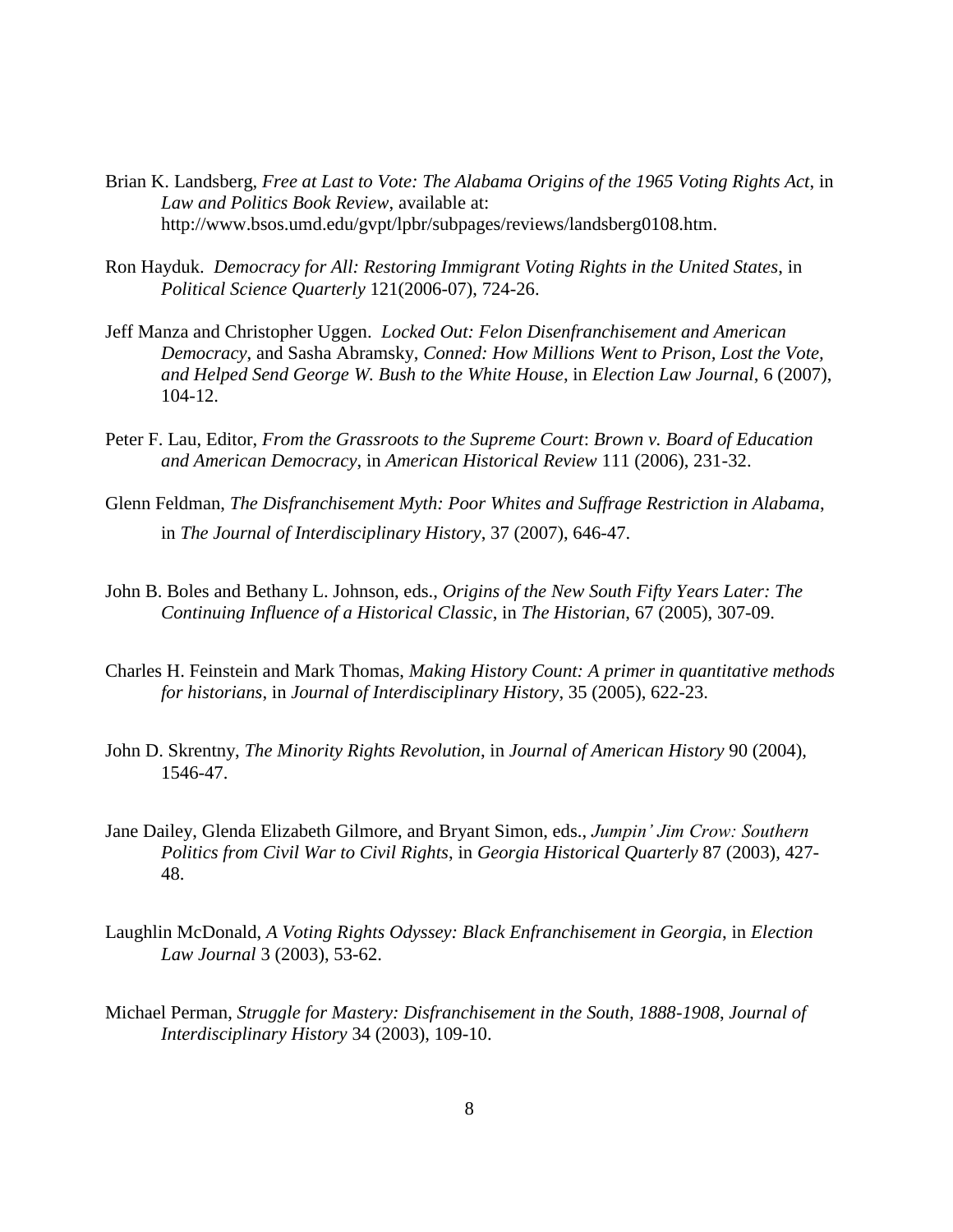- Robert M. Goldman, *Reconstruction and Black Suffrage: Losing the Vote in Reese and Cruikshank*," on H-POL, H-NET Reviews, March, 2003. URL: <http://www2.hnet.msu.edu/reviews/showrev.cqi?path=179141046324369>
- Alexander Keyssar, *The Right to Vote: The Contested History of Democracy in the United States* and Mark Lawrence Kornbluh, *Why America Stopped Voting: The Decline of Participatory Democracy and the Emergence of Modern American Politics*, *Journal of American History* 88 (2001), 1044-46.
- Miles Fairburn, *Social History: Problems, Strategies and Methods*, in *Journal of Interdisciplinary History* 31 (2000), 247-48.
- Kenneth C. Barnes, *Who Killed John Clayton? Political Violence and the Emergence of the New South, 1861-1893*, on H-Pol, H-Net Reviews, July, 1999. URL:http: //www.hnet.msu.edu/reviews/showrev.cgi?path=31368931374241.
- Lee J. Alston and Joseph P. Ferrie, *Southern Paternalism and the American Welfare State: Economics, Politics, and Institutions in the South, 1865-1965*, in *The Independent Review*, 4 (Winter, 2000).
- Keith J. Bybee, *Mistaken Identity: The Supreme Court and the Politics of Minority Representation*, in *American Political Science Review* 93 (1999), 968-69.
- Ward M. McAfee, *Religion, Race, and Reconstruction: The Public School in the Politics of the 1870s*, in *American Historical Review* 104 (1999), 1677-78.
- Samuel L. Webb, *Two-Party Politics in the One-Party South: Alabama's Hill Country, 1874- 1920*, in *Journal of Economic History*, 59 (1999), 234-35.
- Stewart E. Tolnay and E.M. Beck, *A Festival of Violence: An Analysis of Southern Lynchings, 1882-1930*, in *Historical Methods* 31 (1998), 171-75.
- Alex Lichtenstein, *Twice the Work of Free Labor: The Political Economy of Convict Labor in the New South* in *Journal of Interdisciplinary History* 28 (1998), 484-85.

Stephen Cresswell, *Multi-Party Politics in Mississippi, 1877-1902*, in *Journal of American*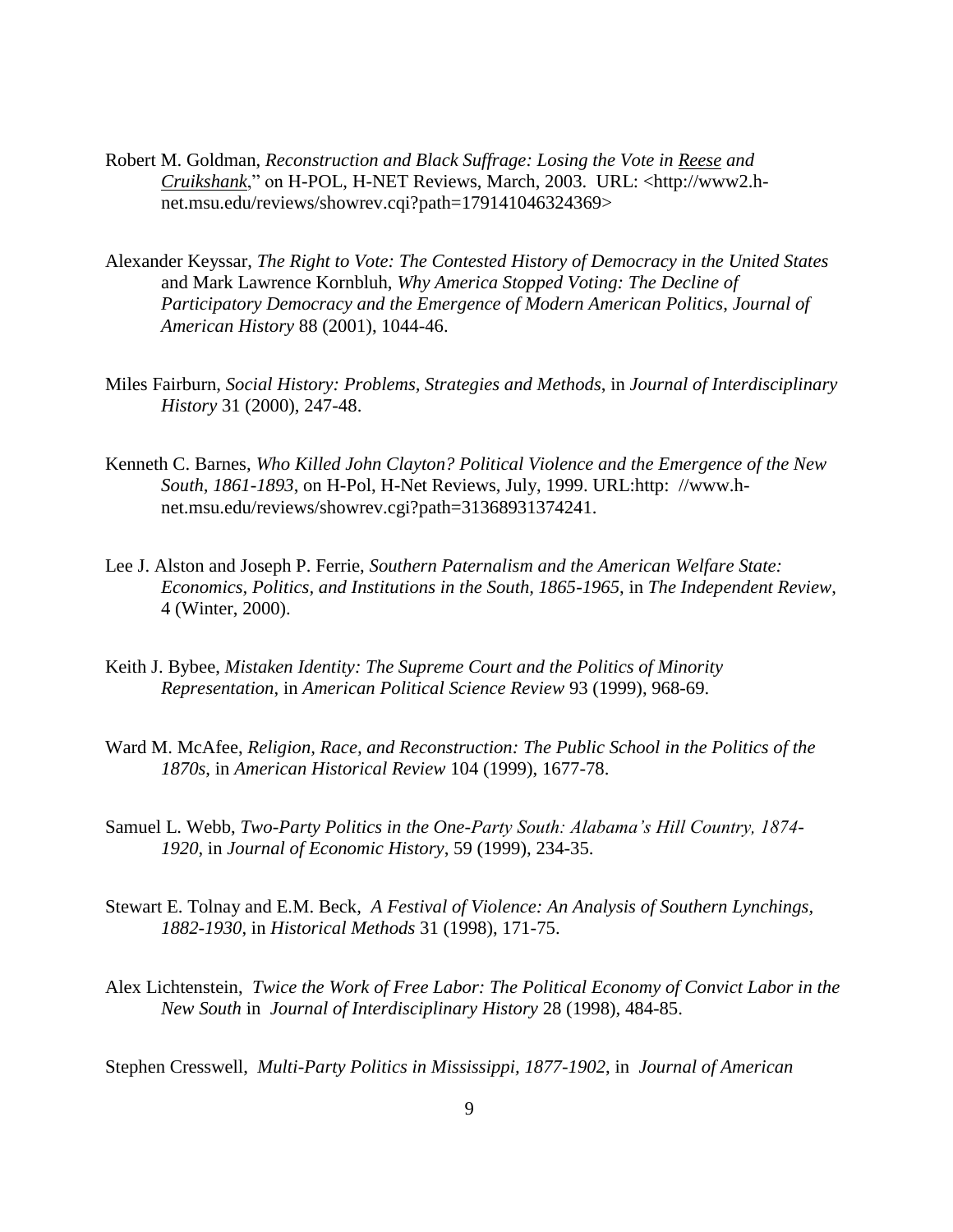*History*, 83 (1996), 642-43.

- Nancy MacLean, *Behind the Mask of Chivalry: The Making of the Second Ku Klux Klan*, in *Journal of the History of the Behavioral Sciences*, 32 (1996), 229-32.
- Daniel I. Greenstein, *A Historian's Guide to Computing*, in *Journal of Interdisciplinary History*, 27 (1996), 103-05.
- Howard N. Rabinowitz, *Race, Ethnicity and Urbanization*, in *Slavery and Abolition* 16 (1995), 267-69.
- Michael C. Dawson, *Behind the Mule: Race and Class in African-American Politics*, in *North Carolina Historical Review* 72 (1995), 376-77.
- James Goodman, *Stories of Scottsboro*, in *Princeton Alumni Weekly* 95, #9 (Feb. 8, 1995), 20- 21.
- Robert R. Dykstra, *Bright Radical Star: Black Freedom and White Supremacy on the Hawkeye Frontier*, in *Reviews in American History*, 22 (1994), 442-48.
- Robert C. McMath, Jr., *American Populism: A Social History, 1877-1898*, in *Georgia Historical Quarterly* 77 (1993), 634-6.
- Michael F. Holt, *Political Parties and American Political Development from the Age of Jackson to the Age of Lincoln*, in *Reviews in American History* 21 (1993), 207-12.
- William Cohen, *At Freedom's Edge: Black Mobility and the Southern White Quest for Racial Control, 1861-1915*, in *Slavery & Abolition* 13 (1992), 239-41.
- Loren Haskins and Kirk Jeffrey, *Understanding Quantitative History*, and Konrad H. Jarausch and Kenneth A. Hardy, *Quantitative Methods for Historians*, in *Journal of Interdisciplinary History* 23 (1992), 139-40.
- Donald G. Nieman, *Promises to Keep: African-Americans and the Constitutional Order, 1776 to the Present*, in *Journal of Southern History* 58 (1992), 704-05.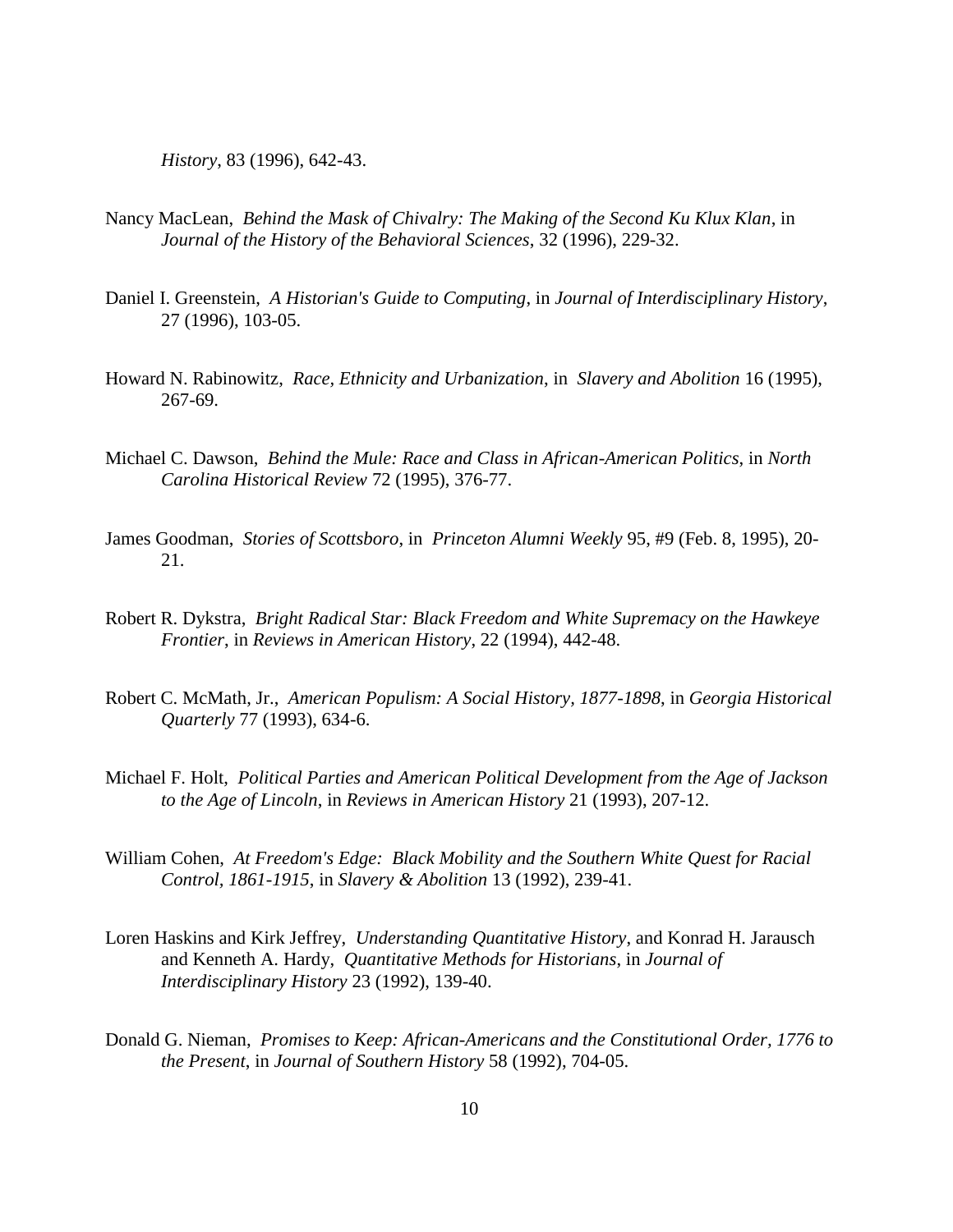- William E. Nelson, *The Fourteenth Amendment: From Political Principle to Judicial Doctrine*, in *Slavery and Abolition* 11 (1990), 414-16.
- Kermit L. Hall and James W. Ely, Jr., *An Uncertain Tradition: Constitutionalism and the History of the South*, in *Georgia Historical Quarterly*, 73 (1989), 843-44.
- James D. Anderson, *The Education of Blacks in the South, 1860 - 1935*, in *Slavery and Abolition* 10 (1989), 144-6.
- Lacy K. Ford, Jr., *Origins of Southern Radicalism: The South Carolina Upcountry, 1800 - 1860*, in *Journal of Economic History*, 49 (1989), 767-9.
- Peter Wallenstein, *From Slave South to New South: Public Policy in 19th Century Georgia*, in *Maryland Historical Magazine*, 83 (1988), 184-85.
- Charles A. Lofgren, *The Plessy Case: A Legal-Historical Interpretation*, in *Georgia Historical Quarterly*, 71 (1987), 742-4.
- Richard L. McCormick, *The Party Period and Public Policy*, in *Journal of American History*, 74 (1987), 169-70.
- Gail Williams O'Brien, *The Legal Fraternity and The Making of a New South Community, 1843- 1882*, in *North Carolina Historical Review*, 64 (1987), 219-20.
- Theodore M. Porter, *The Rise of Statistical Thinking, 1820-1900*; Stephen M. Stigler, *The History of Statistics: The Measurement of Uncertainty Before 1900*, in *Wilson Quarterly*, XI (Spring 1987) 2, 161-62.
- C. Vann Woodward, *Thinking Back: The Perils of Writing History*, in *Journal of Economic History*, 48 (June 1987), 591-92.
- Dan T. Carter, *When The War Was Over: The Failure of Self-Reconstruction in the South, 1865- 1867*; Ted Tunnell, *Crucible of Reconstruction: War, Radicalism, and Race in Louisiana, 1862-1877*, in *Slavery and Abolition*, 7 (1986), 290-98.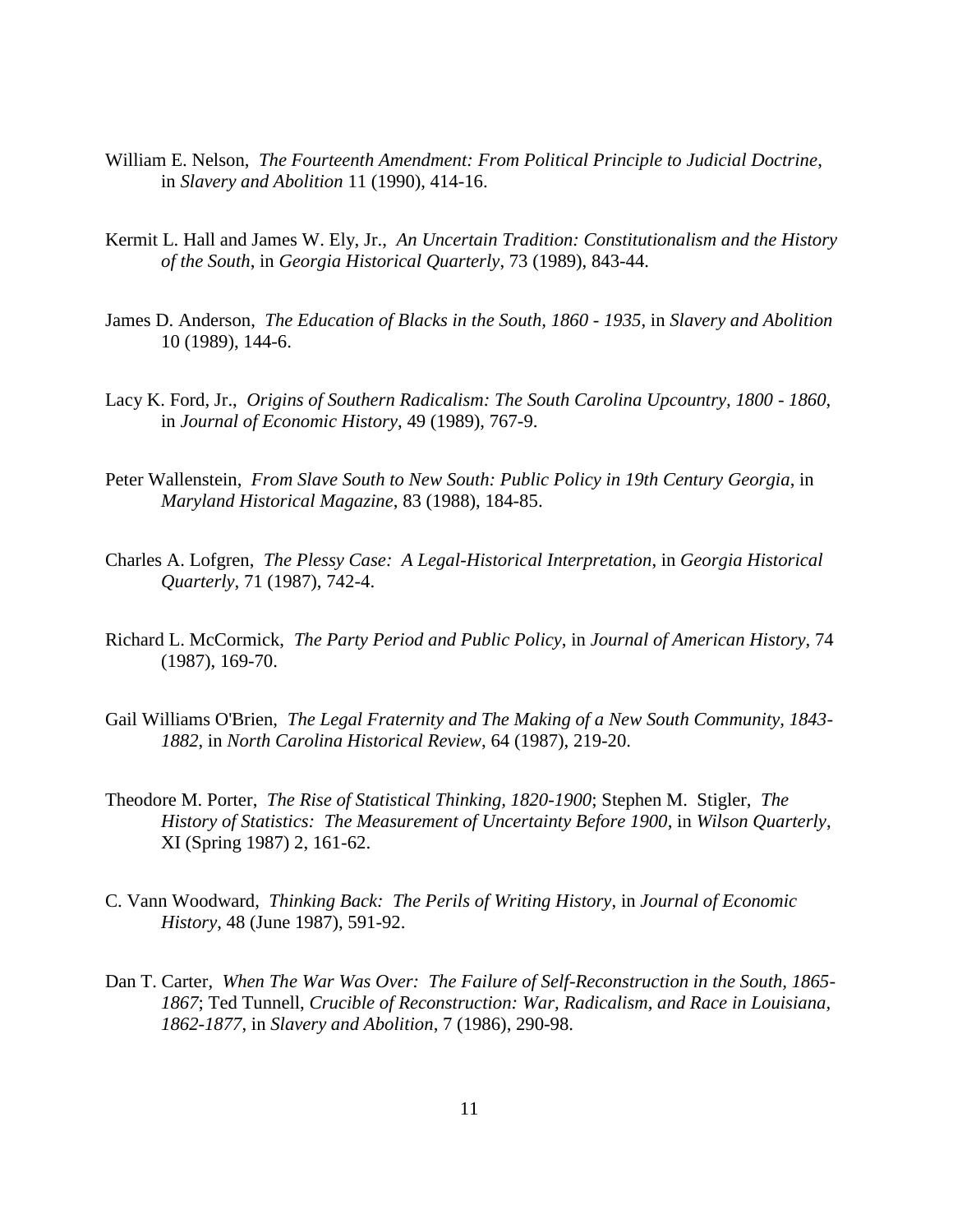- Olivier Zunz, ed., *Reliving the Past: The Worlds of Social History*, in *Reviews in American History*, 14 (1986), 342-47.
- Robert F. Durden, *The Self-Inflicted Wound: Southern Politics in the 19th Century*, in *Journal of American History*, 73 (1986), 189-90.
- Alexander M. Bickel and Benno C. Schmidt, Jr., *History of the Supreme Court*, Vol. X, in *Journal of Southern History*, 52 (1986), 479-81.

Eric Foner, *Nothing But Freedom*, in *Slavery and Abolition*, 7 (1986), 77-79.

Alexander P. Lamis, *A Two-Party South*, in *Times Literary Supplement* (October 10, 1985).

Steven F. Lawson, *In Pursuit of Power*, in *Georgia Historical Quarterly*, 69 (1985), 441-43.

- David B. Davis, *Progress and Human Slavery*, in *Times Literary Supplement* (1 February 1985), 123-24.
- Michael Perman, *The Road to Redemption: Southern Politics, 1869-1879*, in *Political Science Quarterly*, 100 (1985), 350-51.
- Catherine A. Barnes, *Journey From Jim Crow: The Desegregation of Southern Transit in Constitutional Commentary*, 2 (1984), 197-202.
- Raymond Arsenault, *The Wild Ass of the Ozarks: Jeff Davis and the Social Bases of Southern Politics*, in *American Historical Review*, 90 (1985), 228-29.
- Walter J. Fraser, Jr. and Winfred B. Moore, Jr., *The Southern Enigma: Essays on Race, Class, and Folk Culture*, in *Virginia Magazine of History and Biography*, 92 (1984), 475-76.
- Stephen Hahn, *The Roots of Southern Populism*, in *American Historical Review*, 89 (1984), 854- 55.

Paul Kleppner, *Who Voted?* and W. Dean Burnham, *The Current Crisis in American Politics*, in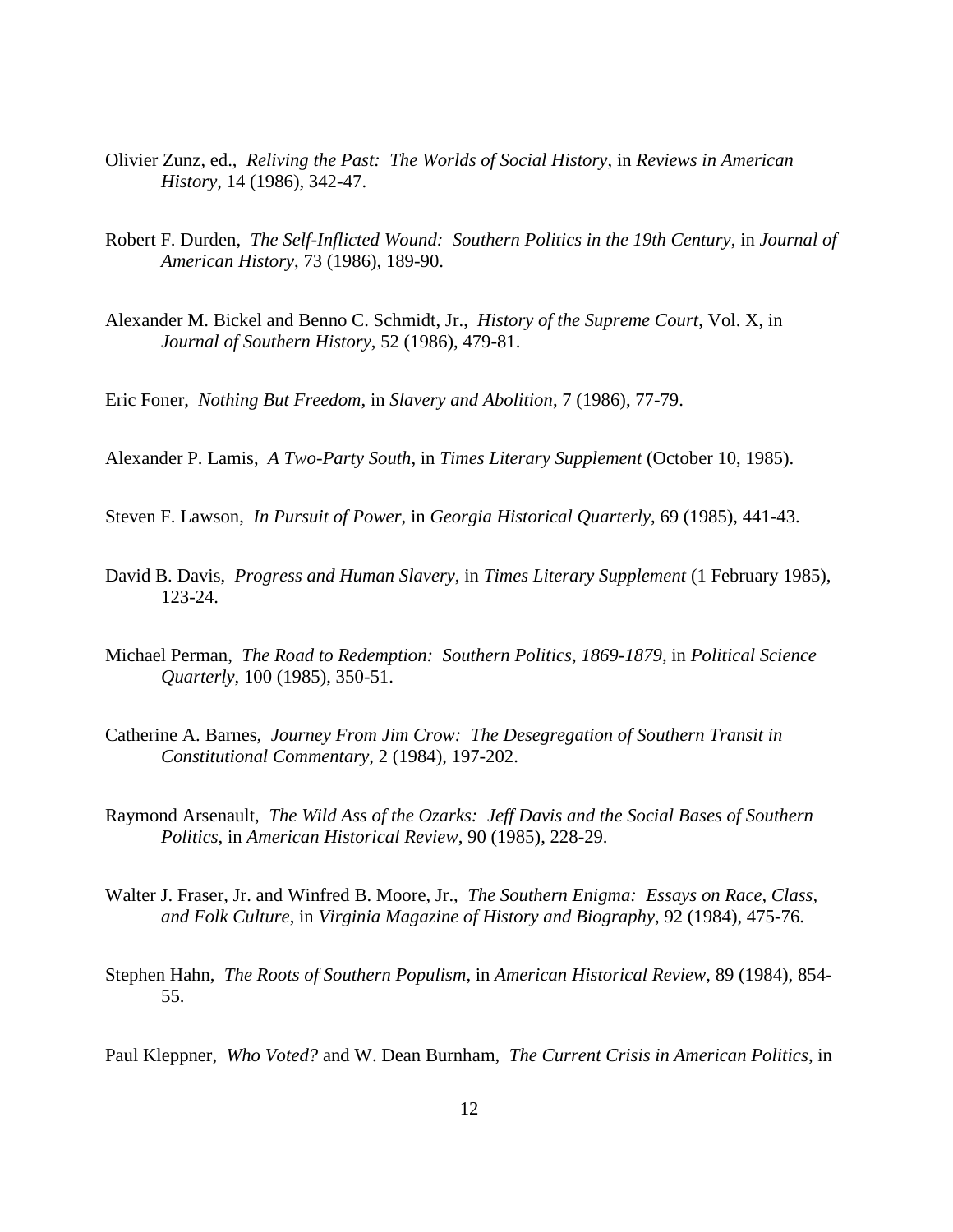*Social Science History*, 9 (1985), 215-28.

- Patricia C. Cohen, *A Calculating People: The Spread of Numeracy in Early America*, in *American Historical Review*, 89 (1984), 203-04.
- John W. Cell, *The Highest Stage of White Supremacy*, in *Journal of American History*, 70 (September, 1983), 424-25.
- David L. Kirp, *Just Schools: The Idea of Racial Equality in American Education*, in *The Public Historian*, 5, #3 (1983), 119-22.
- Anthony P. Dunbar, *Against the Grain: Southern Radicals and Prophets 1929-1959*, in *Business History Review*, 54 (1982), 608-09.
- Jody Carlson, *George C. Wallace and the Politics of Powerlessness*, in *American Historical Review*, 87 (1982), 884.
- Eric Anderson, *Race and Politics in North Carolina, 1872-1901: The Black Second*, in *Journal of Southern History*, 48 (1982), 123-25.
- William Gillette, *Retreat From Reconstruction, 1869-1879*, in *Register of the Kentucky Historical Society*, 79 (1981), 191-94; and 80 (1982), 214-16.
- Bruce A. Campbell and Richard J. Trilling, eds., *Realignment in American Politics*, in *Reviews in American History*, 9 (1981), 23-28.
- Paul Kleppner, *The Third Electoral Era*, in *Journal of American History* (December 1979), 670- 1.
- Jonathan M. Wiener, *Social Origins of the New South: Alabama, 1865-1885* in *American Historical Review* (December 1979), 1482-3.
- Joel Silbey et al., *The History of American Electoral Behavior* in *Reviews in American History*, 7 (1979), 157-62.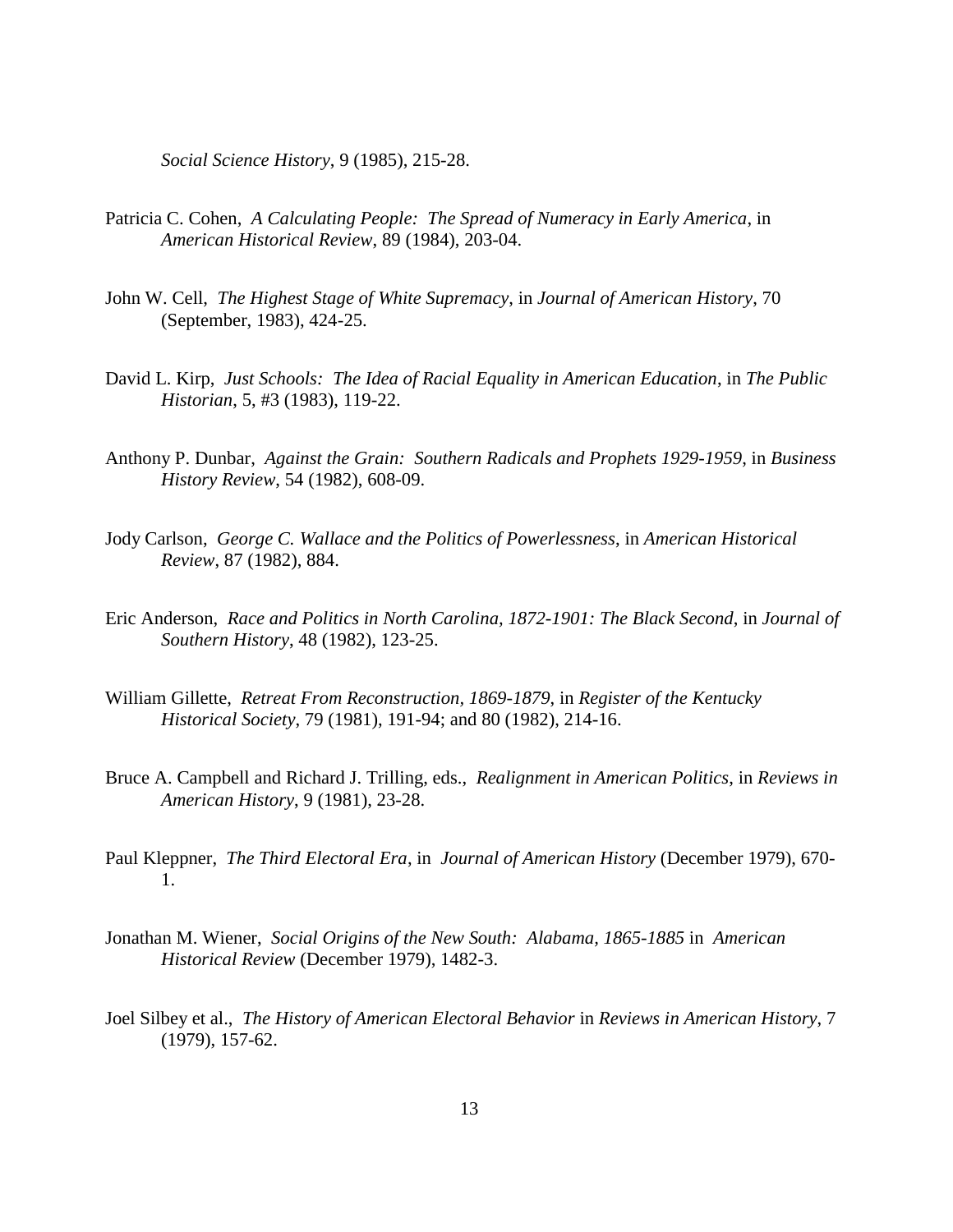- Jack Bass and Walter DeVries, *The Transformation of Southern Politics*, in *American Historical Review* (December, 1978), 1368-69.
- Michael P. Johnson, *Toward a Patriarchal Republic: The Secession of Georgia* in *Journal of Interdisciplinary History*, 9 (Autumn, 1978), 374-76.
- Michael Schwartz, *Radical Protest and Social Structure: The Southern Farmers' Alliance and Cotton Tenancy, 1880-1890*, in *Journal of American History* (December 1977), 811-812.
- Hugh D. Graham and Numan V. Bartley, *Southern Politics and the Second Reconstruction*, in *American Historical Review* 82 (1977), 217.
- Lawrence Grossman, *The Democratic Party and The Negro: Northern and National Politics, 1868-92*, in *Journal of Ethnic Studies*, 4 (1977), 114-117.
- John Shelton Reed, *The Enduring South*, in *Red River Valley Historical Review*, 4 (1979), 98-99.
- Louis Galambos, *The Public Image of Big Business in America, 1880-1940* in *Journal of American History* (September 1975), 437-38.
- Monroe Lee Billington, *The Political South in the Twentieth Century*, in *Political Science Quarterly*, 90 (1975), 561-562.
- Roger L. Hart, *Redeemers, Bourbons, and Populists: Tennessee, 1870-1896*, in *Journal of American History* (March 1976), 1005-06.
- James B. Murphy, L.Q.C. Lamar: Pragmatic Patriot, in *Mississippi Quarterly*, 27 (1974-75), 109-114.
- Charles M. Dollar and Richard J. Jensen, *Historian's Guide to Statistics: Quantitative Analysis and Historical Research*, in *Journal of the American Statistical Association*, 67 (1972), 493.

#### **Unpublished Works**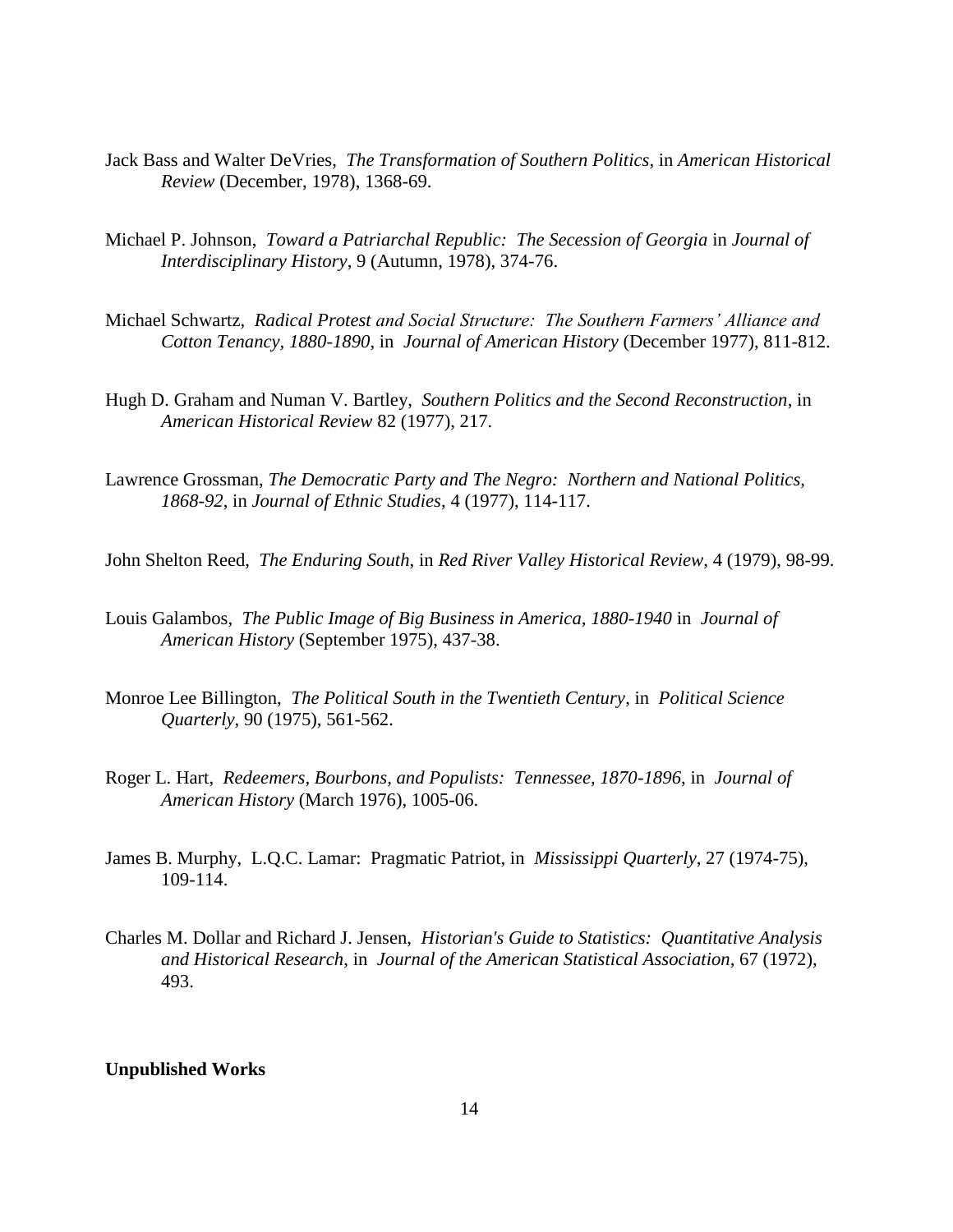"Tennessee Politics and The Negro, 1948-1964" (A.B. thesis, Princeton University, 1965).

# **POST-DOCTORAL GRANTS AND AWARDS**

National Endowment for the Humanities Grant #R-9980-140, "Political Outputs in the South: Who Got What, When, Where, and Why?" January 1, 1974--May 31, 1975, \$23,641.

Graves Foundation Award, Summer, 1976

Howard Foundation Fellowship, 1979-80

National Endowment for the Humanities Grant #RO-20225-82, 1981-83, "Separate But Not Equal: A Social History of School Racial Discrimination Law in the Nineteenth Century," \$74,860.

Guggenheim Fellowship, 1985-86

Woodrow Wilson Center Fellowship, 1985-86

Haynes Foundation Grant, 1989-90

Lillian Smith Award, Southern Regional Council, 1999 (co-winner)

Ralph J. Bunche Award, American Political Science Assn., 2000 (co-winner)

Richard P. Feynman Prize for Excellence in Teaching, Caltech, 2011

Associated Students of Caltech Teaching Award, 1988-89, 2012-13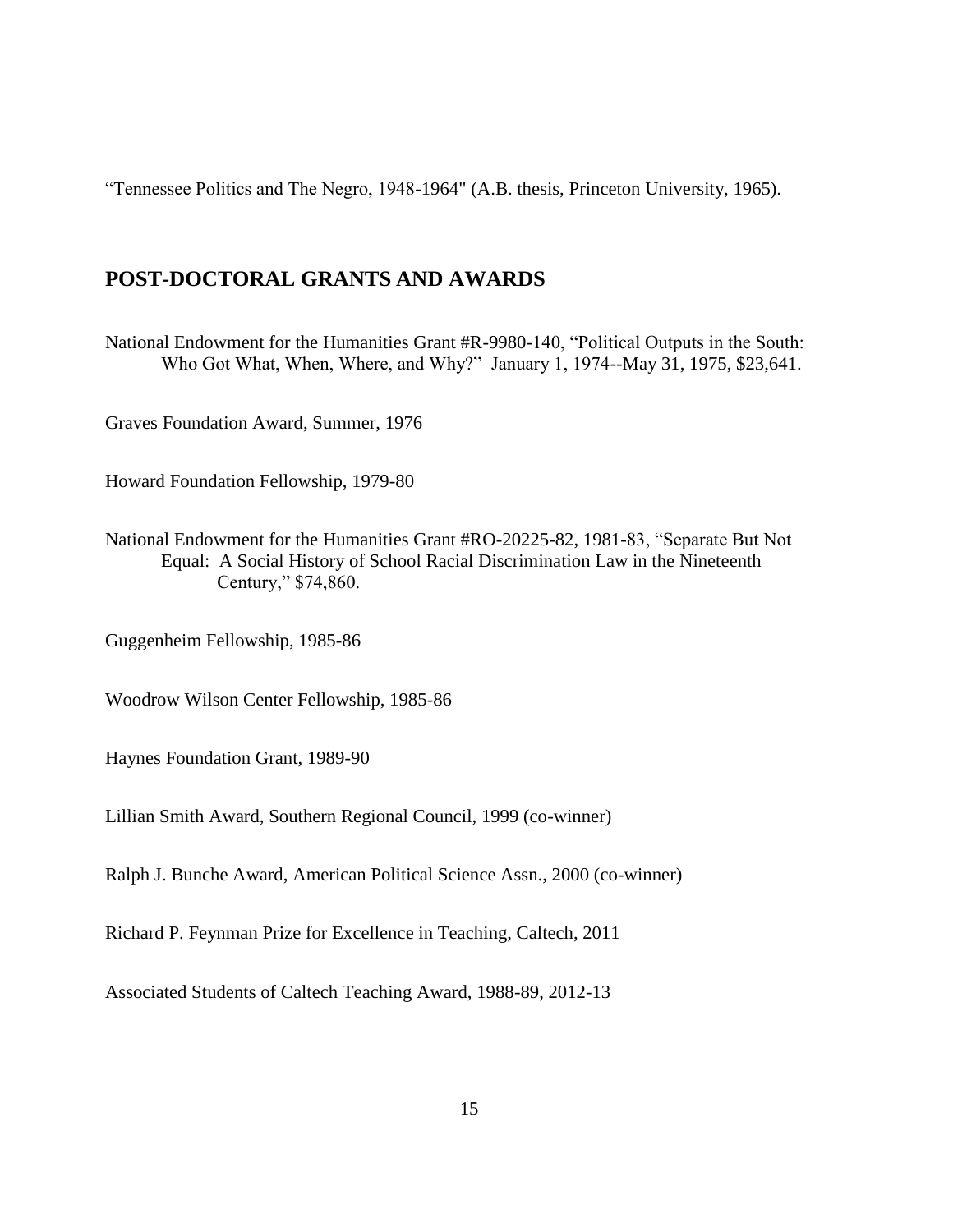# **TEACHING**

### **Undergraduate**

U.S. History, Colonial - Present (many courses) Why Were We in Vietnam? Nuclear Weapons Policy and Star Wars The Supreme Court Race Relations in History and Social Science

#### **Graduate**

American Electoral Behavior American Political Development Race Relations in U.S. History Social Science History Topics in Econometrics Writing for Social Scientists

### **Ph.D. Theses Directed**

Gary W. Cox, "Party and Constituency in Victorian Britain" (1982) Shawn Everett Kantor, "Politics and Property Rights: The Closing of the Open Range in the Postbellum South" (1991)

Micah Altman, "Districting Principles and Democratic Representation" (1998)

# **PAPERS AND LECTURES**

### **Popular Writings:**

"Voting Rights: Yes No Maybe Obstructionists Threaten to Undo 16 Years of Effort," *Los Angeles Times*, February 7, 1982.

"Jim Crow in the Voting Booth," *Los Angeles Times*, June 24, 1984.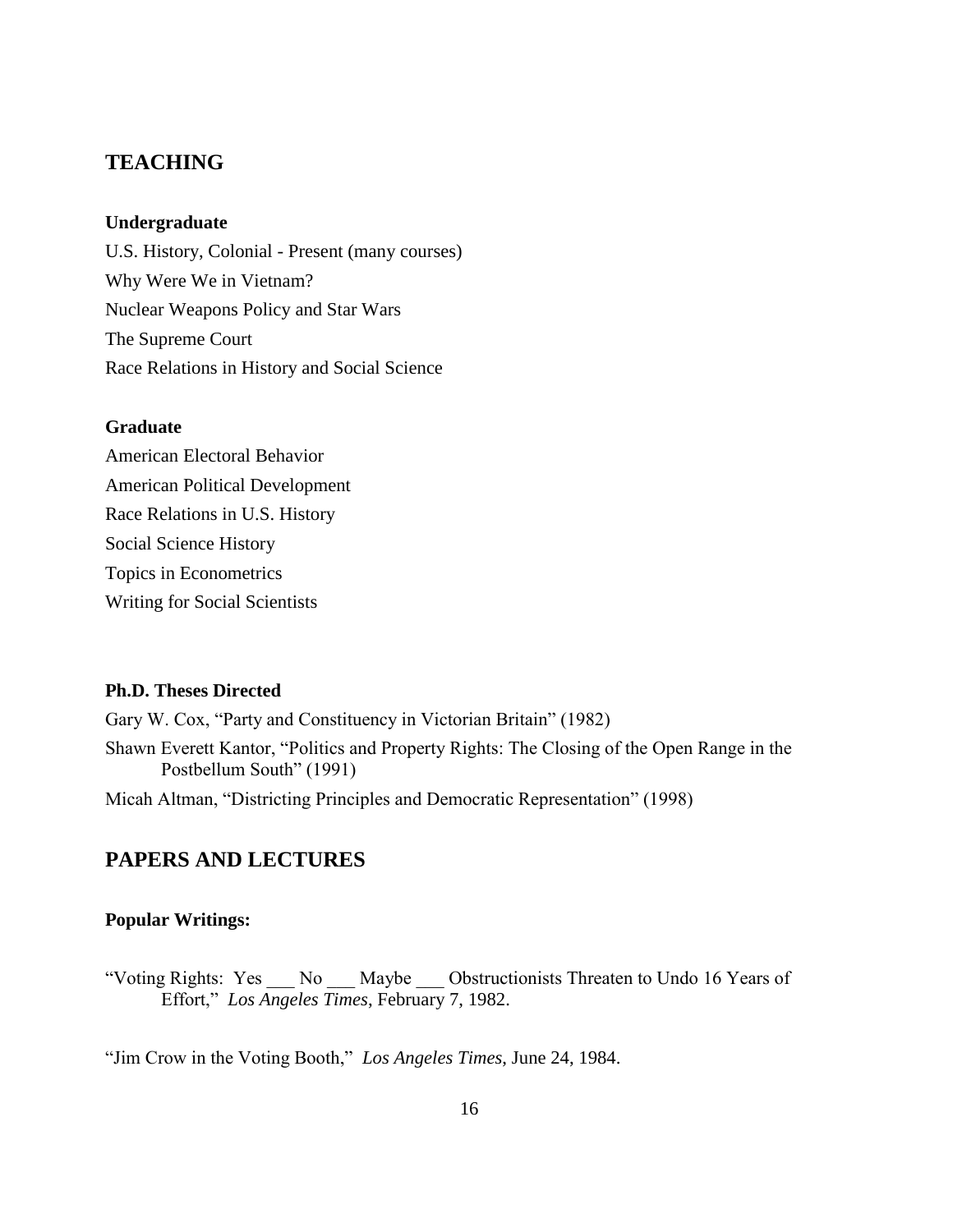"The District that Stretched Almost Anywhere but East," *Los Angeles Times*, June 12, 1990.

"The Open Primary Will Ruin California Politics," *Public Affairs Report*, May 1996, 7. (Institute of Governmental Studies, UCB)

"Charges of bias way off target," *Sacramento Bee*, Oct. 9, 1998, B9.

"How the Supreme Court Feeds a Rumor," *Los Angeles Times*, Oct. 10, 1999, M2.

"Revamping the Doctrine of Separate and Equal," *Los Angeles Times*, March 26, 2000, M2.

Remarks at Lillian Smith Award Ceremony, *Southern Changes* 21, #4 (Winter, 1999), 8-11.

"The Duties of Historians," debate on review of *Colorblind Injustice*, H-POL.

"The Supreme Court and the Undoing of the Second Reconstruction," *National Forum*, 80, # 2 (Spring, 2000), 25-31.

"Proposition 77: How It Would Really Work," *San Diego Union-Tribune*, Oct. 31, 2005, p. B7.

"Are we better off redistricting by citizen panel?" *San Francisco Chronicle*, Nov. 13, 2011.

"The Strong Case for Keeping Section 5," http://blogs.reuters.com/great-debate/2013/02/15/thestrong-case-for-keeping-section-5/

"Gutting the landmark civil rights legislation", http://blogs.reuters.com/greatdebate/2013/06/26/gutting-the-landmark-civil-rights-legislation/

## **INVITED LECTURES**

## **Universities (American):**

University of Pennsylvania (1976)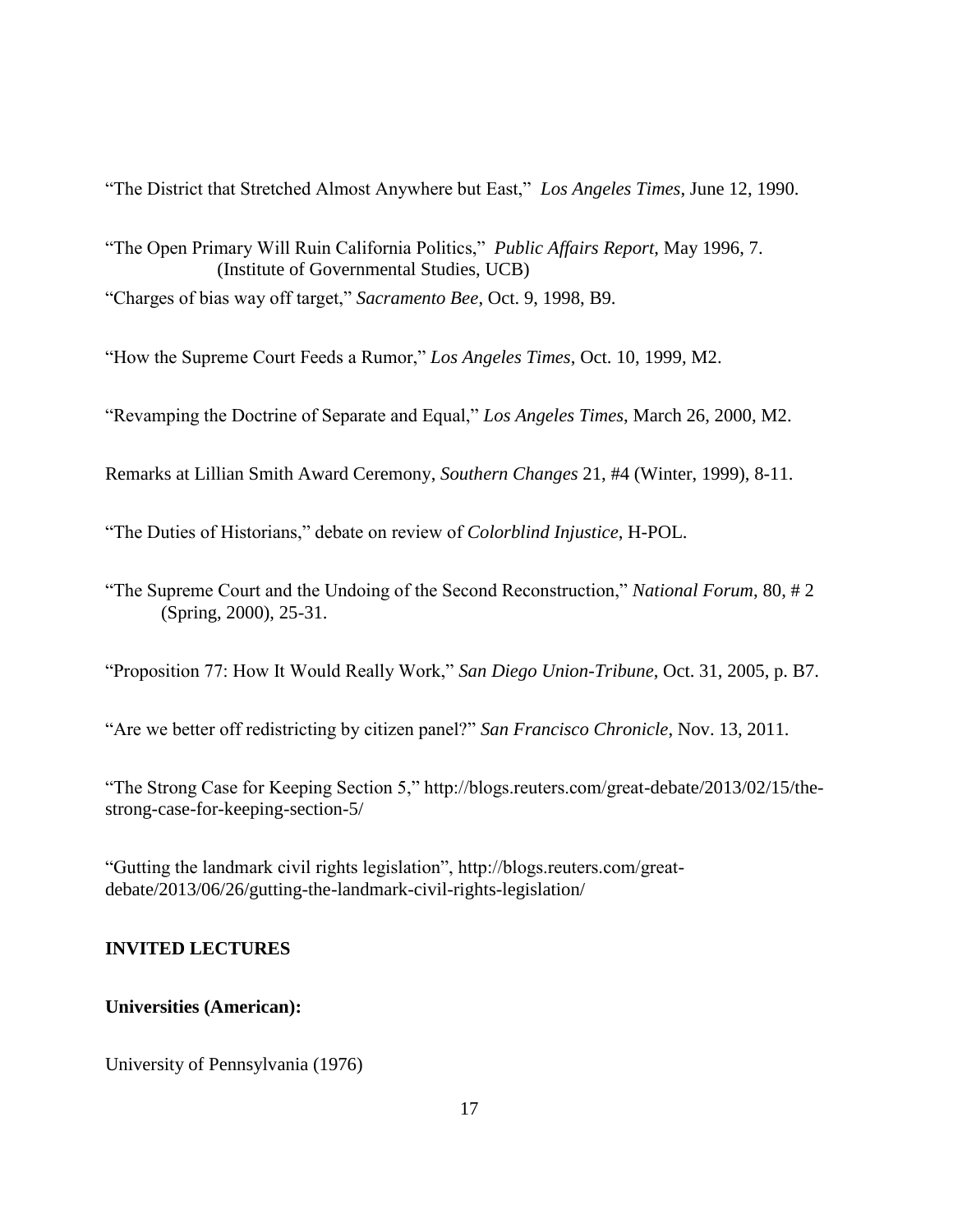California State University at Los Angeles (1977) Harvard University (1978) Duke University Law School (1979) Michigan State University (1980) University of California, Santa Barbara (1980, 1984) University of Chicago (1980, 1984) University of Michigan (1980) University of California, Irvine (1981) University of Alabama at Birmingham (1981) Brandeis University (1981) California State University, Fullerton (1982) University of California, Los Angeles (1981, 1983, 1988, 1993) University of Miami (1983) Claremont-McKenna College (1984) University of Maryland, College Park (1985) University of Maryland, Baltimore County (1985) New School for Social Research (1986) University of Dayton (1986) Ohio State University (1987) Albany Law School (1988) University of Texas, Austin (1988) Stanford University (1990, 1999) Univ. of CA, Berkeley (1991, 1999) Univ. of CA, San Diego (1991, 2000) Claremont Graduate School (1993) Northwestern University Law School (1993) Rutgers Law School, Camden (1993) Georgetown Law Center (1994) C. Vann Woodward Lecture, Henderson State College (1994) Yale University (1994) American U. Law School (1994) Univ. of Michigan Law School (1996, 1998)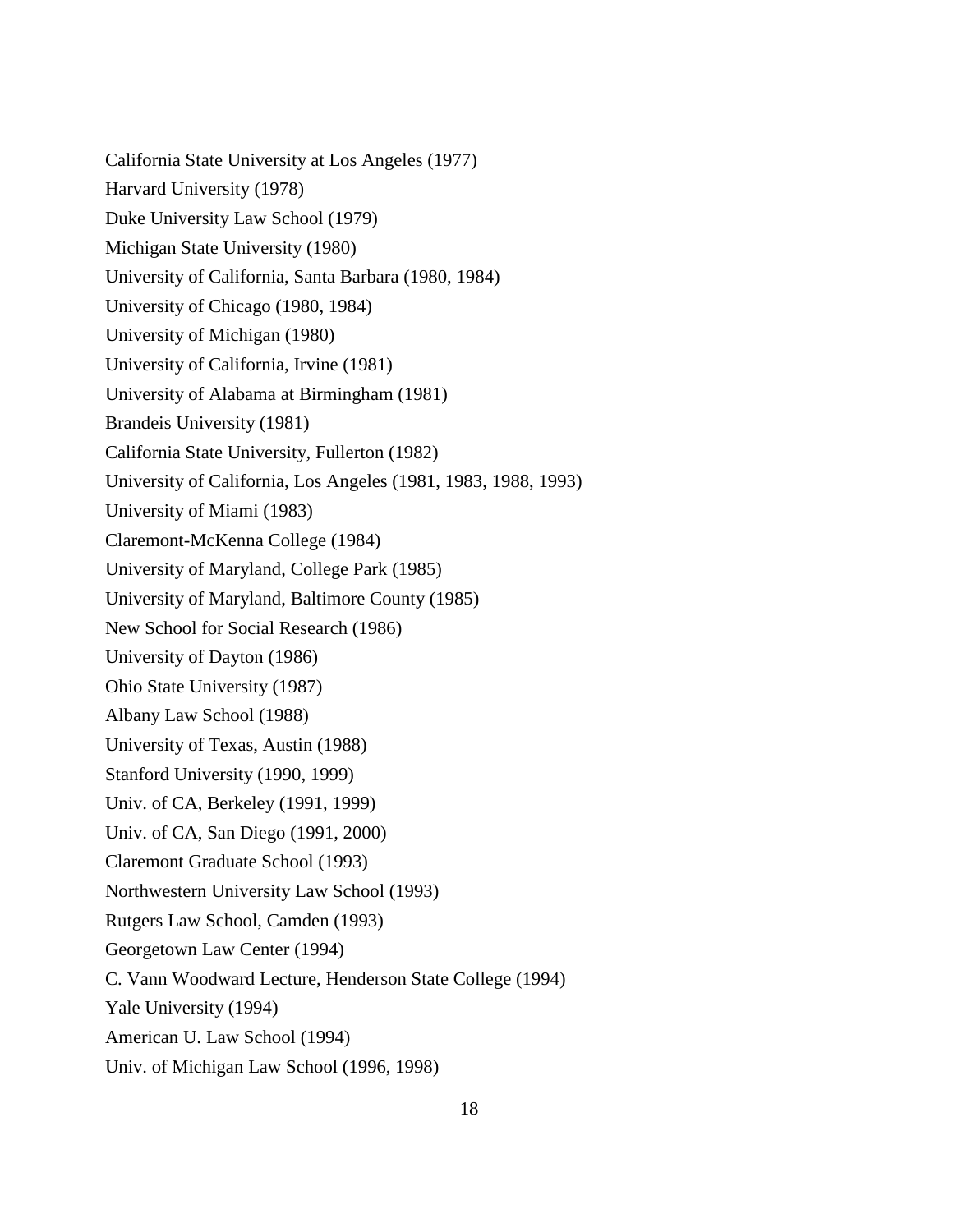Univ. of Southern California Law School (1996) Univ. of CA, Los Angeles School of Law (1994, 1996, 1999) CA State Univ., San Bernardino (1999) Harvard Univ., Du Bois Center (1999, 2000, 2001) Augusta State University (1999) Paine College (1999) University of LaVerne (2000) University of Montana (2004) University of Texas, Austin, Law School (2004) University of Texas, San Antonio (2004, 2005) University of North Carolina, Chapel Hill, Law School (2006) University of Texas, Austin (2006) Duke University (2006) Whittier Law School (2006) Indiana University School of Law (2009) U.C.L.A. School of Law (2010)

### **Universities (English):**

Oxford University (1984, 1985) Cambridge University (1984, 2009) University of Leeds (1985) University of East Anglia (1985) East Anglia University (1985) Southampton University (1985) Warwick (1985) Sussex, Keele (1985)

# **CONVENTIONS: Papers Delivered**:

American Historical Association (1974, 1976, 1988, 2015) Social Science History Association (1976, 1978, 1980, 1981, 1983, 1987,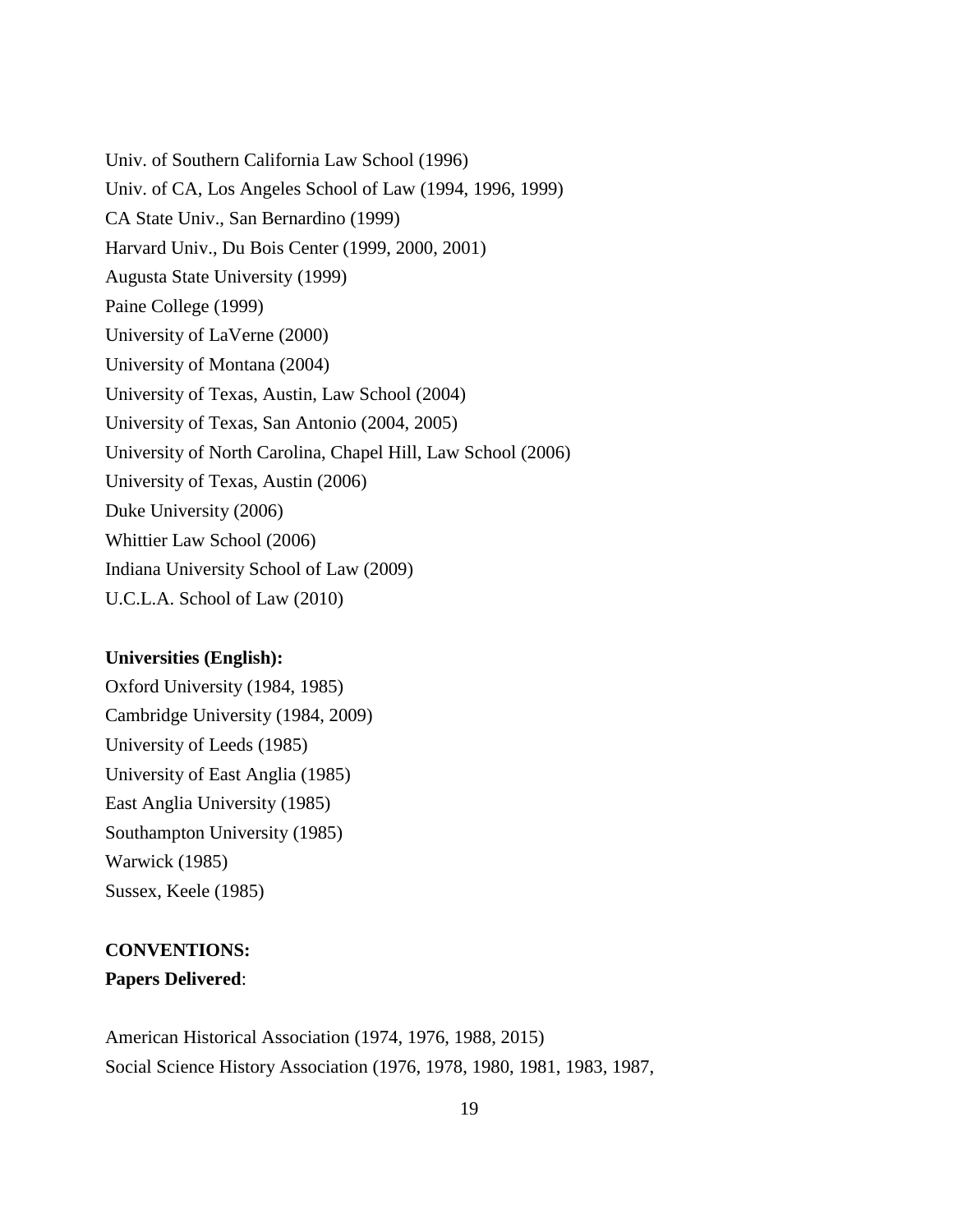1989, 1991, 1993, 1994, 1995, 1996, 1997, 2000, 2004)

Southern Historical Association (1978, 1980, 1992, 2005, 2012)

Organization of American Historians (1981, 1984, 1986, 1990)

International Conference on Quantitative History (1982)

Association of American Law Schools (1983)

Joint Center for Political Studies Forum on Run-Off Primaries (1984)

16th International Congress of Historical Sciences, Stuttgart, Germany (1985)

Brookings Institution Conference on the 25th Anniversary of the Voting

Rights Act (1990)

Continuing Legal Education Conference, Los Angeles (1990)

Voting Rights Symposium, University of San Francisco Law School (1992)

California Studies Association Convention (1994)

Midwest Political Science Association (1997, 2004)

USC/Caltech Conference, "Election Reform: 2000 and Beyond" (2001)

NAACP/MALDEF/APLAC Conference, "Making Our Communities Count: United for a Fair Redistricting Process" (2001)

AALS/APSA Conference on Constitutional Law (2002)

"The Future of the Voting Rights Act" (Columbia University Law School, 2003)

American Society of Legal History (2003)

American Political Science Association (2004)

"Who Draws the Lines: The Consequences of Redistricting Reform for Minority Voters" (University of North Carolina, 2006)

"Whither the Voting Rights Act? Agreements and Contestations in the Debate over its Renewal" (Duke University, 2006)

### **Discussant on Convention Panels**:

American Historical Association (1983, 1989)

American Political Science Association (1977, 1988, 1989, 1995, 2000, 2007)

Pomona College Conference on Voting Rights (1983)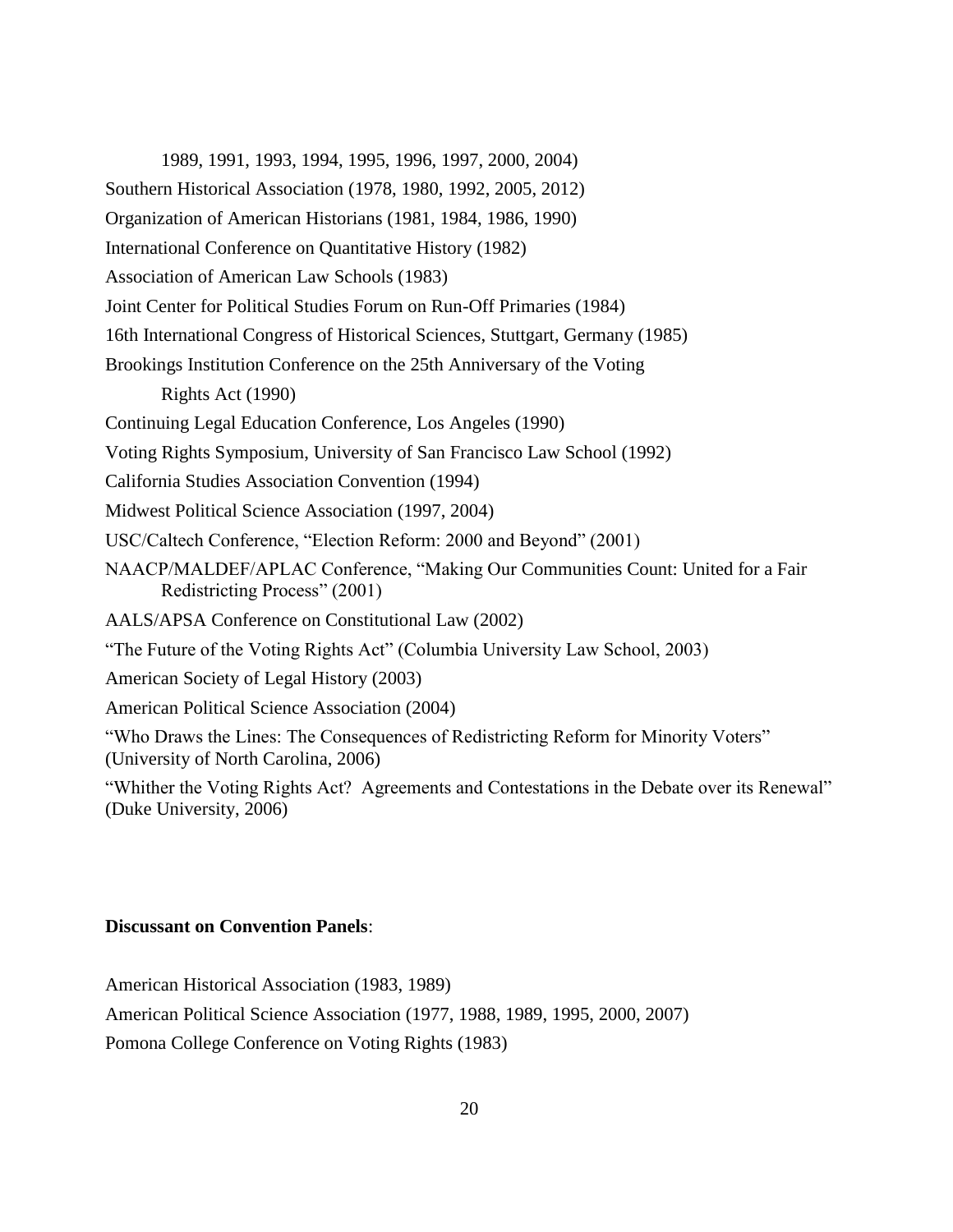California Institute of Technology Conference on Political Institutions (1984) Organization of American Historians (1988, 2002) Conference on The Future of African-American State Universities (1990) UCLA Conference on American Politics in Historical Perspective (1990) Federal Judicial Center, Conference on Civil Rights Act of 1964 (1994) American Historical Association, Pacific Coast Branch (1996) Southern Historical Association (1997, 2000, 2002) Social Science History Assn. (1998, 1999, 2001, 2003, 2006, 2008, 2011) Southern Sociological Society (1999, 2007) Western Political Science Assn. (2001, 2002, 2004) The Historical Society (2010)

### **Other:**

Rand Corporation (1978) Town Hall of Los Angeles (1979) Severance Club of Los Angeles (1979) NAACP Legal Defense Fund Conference on Voting Rights, New Orleans (1982) Constitutional Rights Foundation of L.A. (1990) Caltech, Martin Luther King Day Speaker (1990, 1992, 1999, 2010) All Saints Church Issues Forum (1992) Church of the Good Shepherd Issues Forum (1995) Pasadena Jewish Temple (1996) The Field Institute, San Francisco (1997) "Beyond 2007: Voting Rights in the 20th Century," (Washington D.C., 1997) Augusta-Richmond County Museum (1999) Princeton University Reunion Forum, "Fifty Years of the Voting Rights Act" (2015)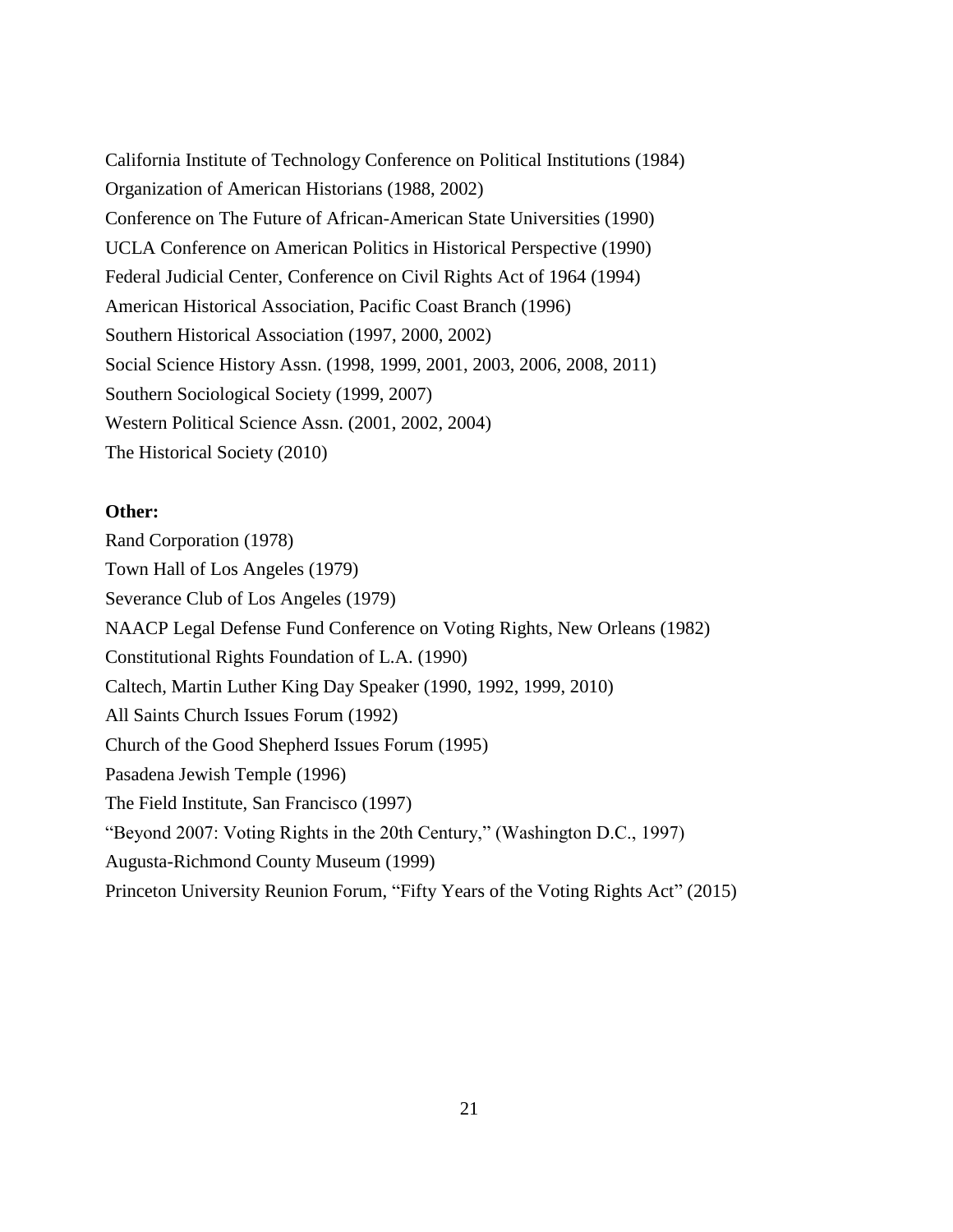# **ORGANIZATIONS AND PROFESSIONAL SERVICE**

### **Committees**

Chairman, Methodology Network, Social Science History Association, 1976-80 Program Committee, Social Science History Assn., 1981, 1983 Membership Committee, Southern Historical Association, 1976-77, 1983, 1991-2 American Historical Association Committee on Quantitative Methods, 1983-86 Anglo-American Historical Committee, 1984-85 Committee on Harmsworth Professorship, American Historical Assn., 1985-88 Executive Committee, Social Science History Assn., 1989-1993

### **Editorial Boards**

*Journal of American History*, 1977-1980 *Historical Methods,* 1983-86 *Social Science History*, 1987-92 *Journal of Interdisciplinary History*, 1989- Co-Editor, *Historical Methods*, 2000-05 Editor, *Historical Methods*, 2005-13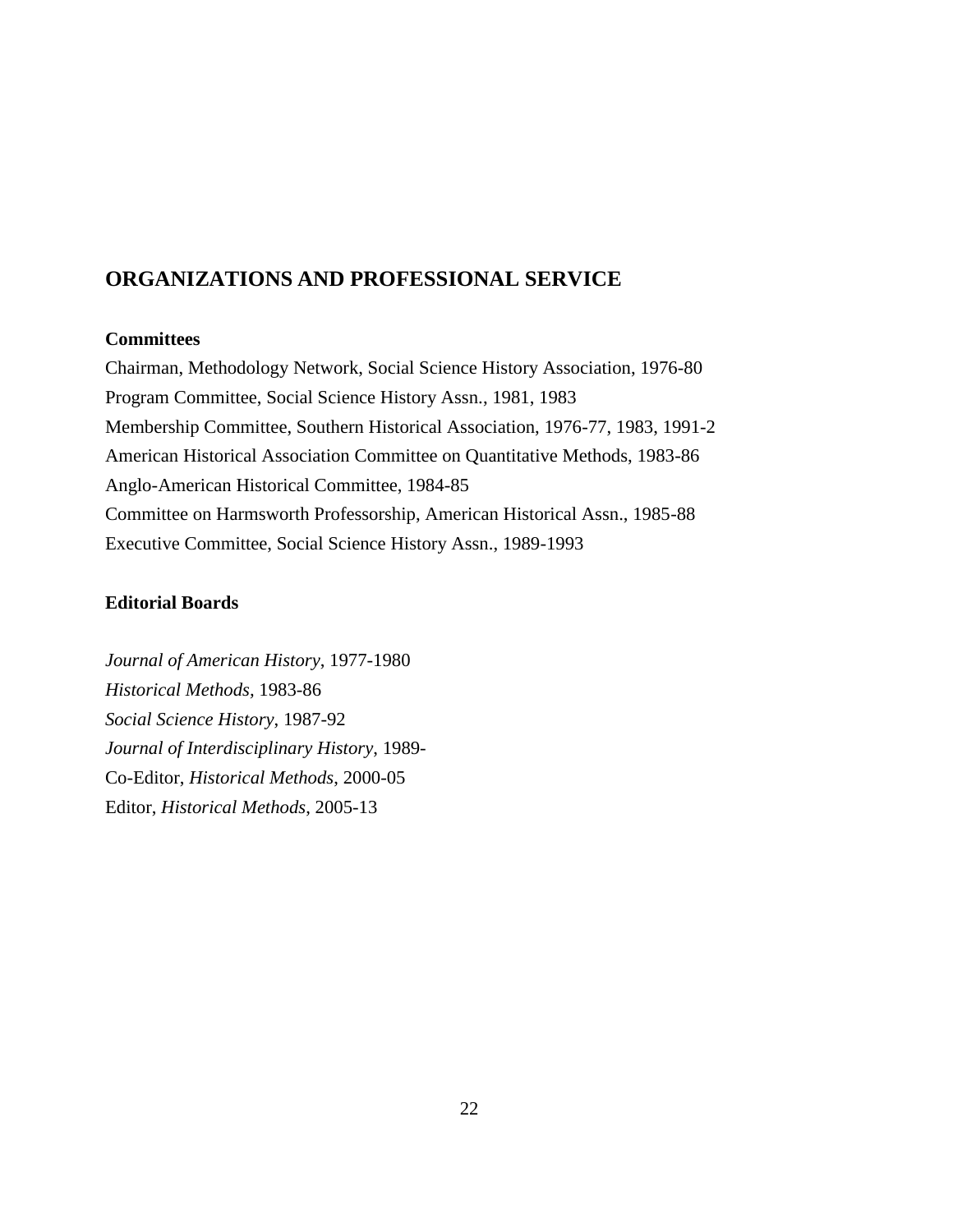### **EXPERT WITNESS TESTIMONY**

*Hunter* v. *Underwood*, 471 U.S. 222 (1985).

*Mobile* v. *Bolden*, 542 F. Supp. 1050 (S.D.Ala. 1982).

*Moore* v. *Brown*, 542 F. Supp. 1078 (S.D.Ala. 1982).

*United States* v. *Dallas County Commission*, 548 F. Supp. 875 (S.D.Ala. 1981).

*Taylor* v. *Haywood County, Tenn. Commission*, 544 F. Supp. 1122 (W.D.Tenn. 1982).

*Sumter County Council* v. U.S., 444 F. Supp. 694 (D.D.C. 1983).

- *Brown* v. *Board of Commissioners of the City of Chattanooga, Tenn.* 722 F. Supp. 380 (E.D. Tenn., 1989).
- *Garza* v. *Los Angeles County Board of Supervisors*, 756 F. Supp. 1298 (C.D. Cal., 1990), aff'd, 918 F.2d 763 (9th Cir. 1990), *cert. denied*, 111 S. Ct. 681(1991).
- *Brooks* v. *Harris* (N.D. GA., Civ. Action No. 1: 90-CV-1001-RCF, July, 1990), preliminary injunction refused to plaintiffs.
- *U.S.* v. *City of Memphis* (W.D. Tenn., 1991).

*Gonzales* v. *Monterey County, CA* (N.D. Cal., Civ. No. C-91 20736 WAI (DVT), 1992).

- *Members of the California Democratic Congressional Delegation* v. *Eu*, summary judgment granted to defendants.
- *DeBaca* v. *San Diego County Board of Supervisors* (S.D. Cal., Civ. No. 91-1282-R(M), May 11, 1992), summary judgment granted to defendants.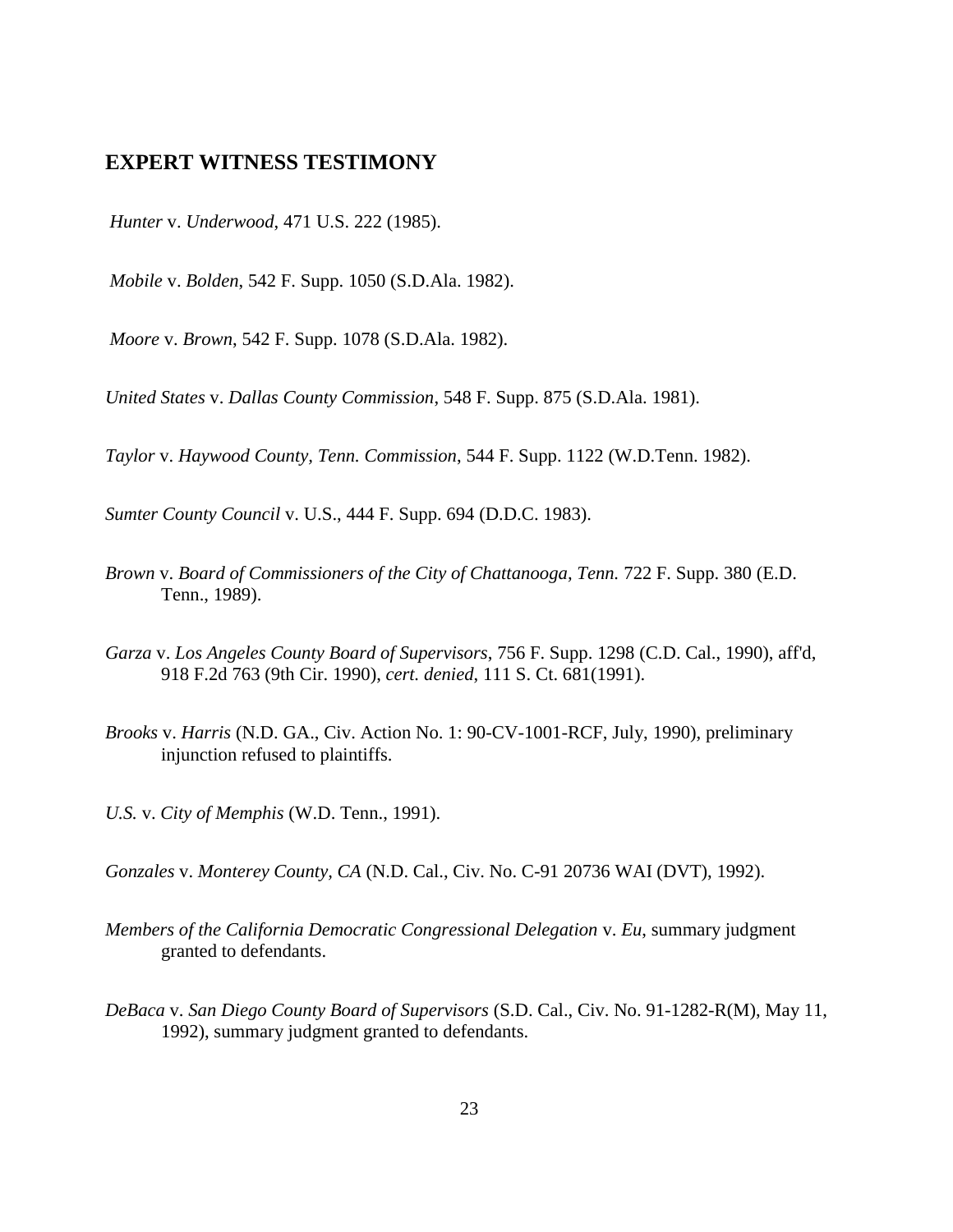*Cousin* v. *McWherter* (E.D. Tenn., 1993), No. CIV-I-90-339 (Jan. 19, 1994).

*Rural West Tennessee African-American Affairs Council* v. *McWherter* 836 F. Supp. 453 (W.D. Tenn. 1993), *cert. denied,* --S.Ct.--(1995).

*Shaw* v. *Hunt*, 861 F.Supp. 408 (E.D. N.C. 1994).

*Vera* v. *Richards*, 861 F.Supp. 1304 (S.D. Tx. 1994).

*Georgia* v. *Reno*, 881 F. Supp. 7 (D.D.C. 1995).

*Lopez* v. *Monterey County*.

*In Re 2001 Redistricting Cases v. Redistricting Board* (Alaska, 2002).

*Cano v. Davis*, 191 F.Supp. 2d 1135 (C.D. Cal. 2002)

*Sessions v. Perry*, 298 F.Supp. 2d 451 (2004).

- *Farrahkan v. Locke*, (Federal District Court, Washington State, D.C. No. CV-96-0076-RHW (2005); reversed by 9<sup>th</sup> Cir. Ct. of Appeals, No. 06-35669 (Jan. 5, 2010)).
- *U.S. v. Osceola County, FL*, 475 F.Supp. 2d 1220 (2006), later proceedings at 474 F. Supp. 2d 1254 (2006).
- *American Civil Rights Foundation v. Los Angeles Unified School District* (Los Angeles County Super. Ct. No. BC341363) summary judgment granted to defendants and affirmed by Court of Appeal, Second Appellate District, Division 5, in B205943.

*Sanchez v. City of Modesto*, settled before trial.

*Gomez v. Hanford* Joint Union School District, settled before trial.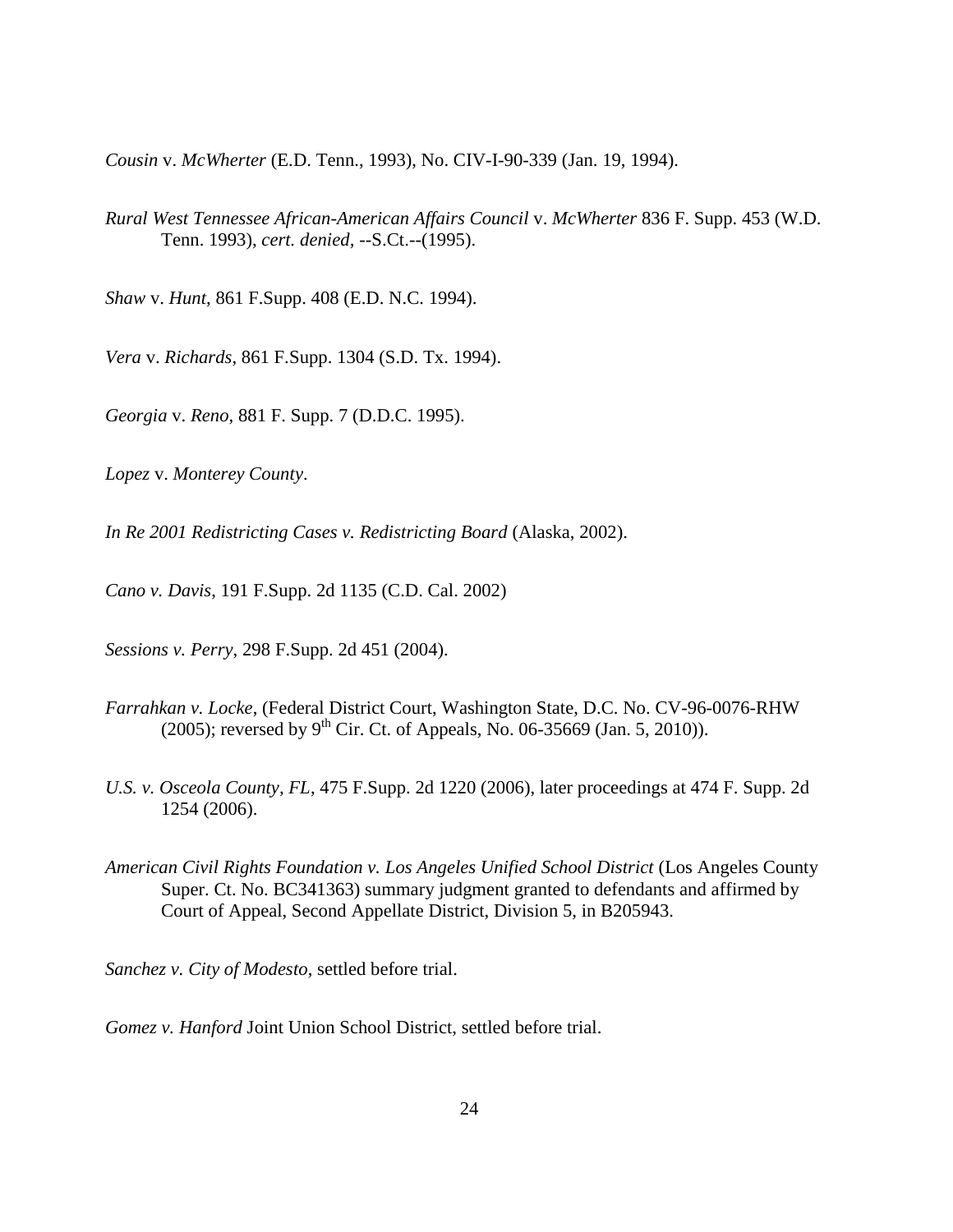*Avitia v. Tulare County Local Healthcare District*, settled before trial.

*Gonzalez v. City of Compton, CA.* (Case No. BC 450494, Superior Court, Los Angeles County), settled before trial.

*Perez v. Perry,* 835 F. Supp. 2d 209 (W.D.Tx., San Antonio Div. 2012).

*Texas v. U.S.*, (C.A. No. 1:11-cv-01303, D.D.C.), decided Aug. 28, 2012.

*Texas v. Holder*, (C.A. No. 1:12-cv-00128-RMC-DST-RLW, D.D.C.), decided Aug. 30, 2012.

*Jauregui v. City of Palmdale, California* (Case No. BC483039), decided July 23, 2013.

*Soliz v. City of Santa Clarita* (LASC Case No. BC512735), settled before trial.

- *Soliz v. Santa Clarita Community College District* (LASC Case No. BC512736), settled before trial.
- *Banales v. City of Santa Barbara* (Case No. 1468167, Superior Court, Santa Barbara County), settled before trial.

*League of Women Voters v. North Carolina*, pending.

# **Testimony at Hearings**

Subcommittee on Civil and Constitutional Rights, Committee on the Judiciary, U.S. House of Representatives, *Extension of the Voting Rights Act*, 97 Cong, 1<sup>st</sup> Sess. (1981), pp. 2005-28.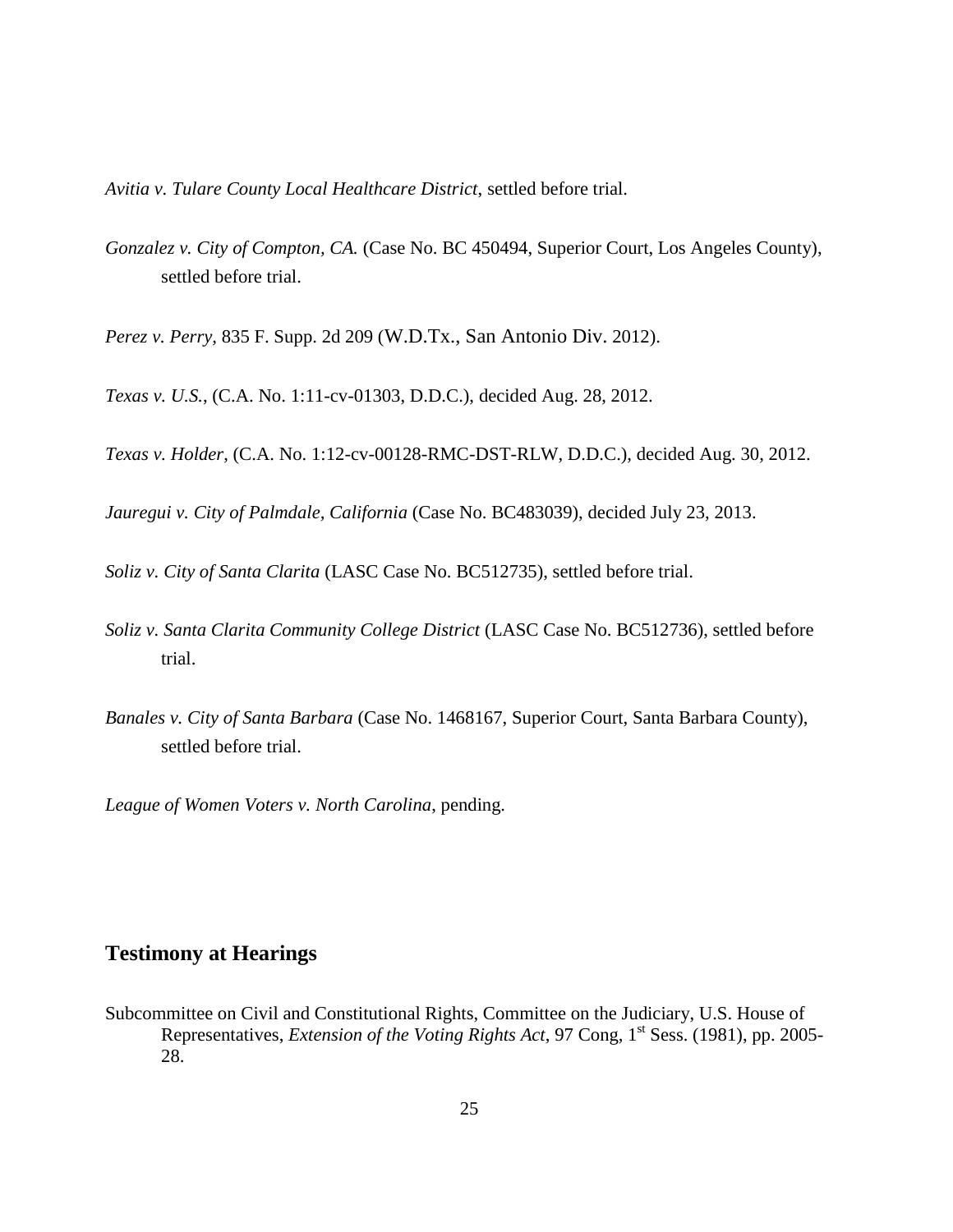California State Assembly, District Representation Committee, April 14, 2005. California State Assembly, Elections and Redistricting Committee and Senate, Reapportionment and Constitutional Amendments Committee, Sept. 26, 2005. National Commission on the Voting Rights Act, Los Angeles, Sept. 27, 2005. National Commission on Voting Rights, San Francisco, Jan. 30, 2014

# **CONSULTING**

Philadelphia Social History Project, for The National Endowment for the Humanities, 1976.

- History Review Panel, Research Grants Division, National Endowment for the Humanities, Spring, 1978, Winter, 1979.
- U.S. Department of Justice, *U.S.* v. *South Carolina*, U.S. District Court, South Carolina, 1980 (State Senate; case withdrawn).
- Lawyers' Committee for Civil Rights, *Harris* v. *Hopewell*, U.S. District Court, 1982 (CA 82- 0036-R, Eastern District of Virginia), settled before trial.
- U. S. Department of Justice, *Bladen County, North Carolina* v. *United States*, No. 87-2974 (D.D.C., 1988), settled before trial.

NAACP, *NAACP* v. *City of Tulsa*, Oklahoma, 1990: (N.D. OK.), settled before trial.

Alabama State University, *Knight* v. *James*, No. CV83-M-1676-S (N.D.Ala. 1991).

City of Santa Monica, California, Charter Revision Commission, 1992.

MALDEF, *Bonilla* v. *Chicago Board of Election Commissioners*, 1993.

Private Plaintiffs, *Reyes* v. *City of Dinuba, Ca.*, 1993, settled before trial.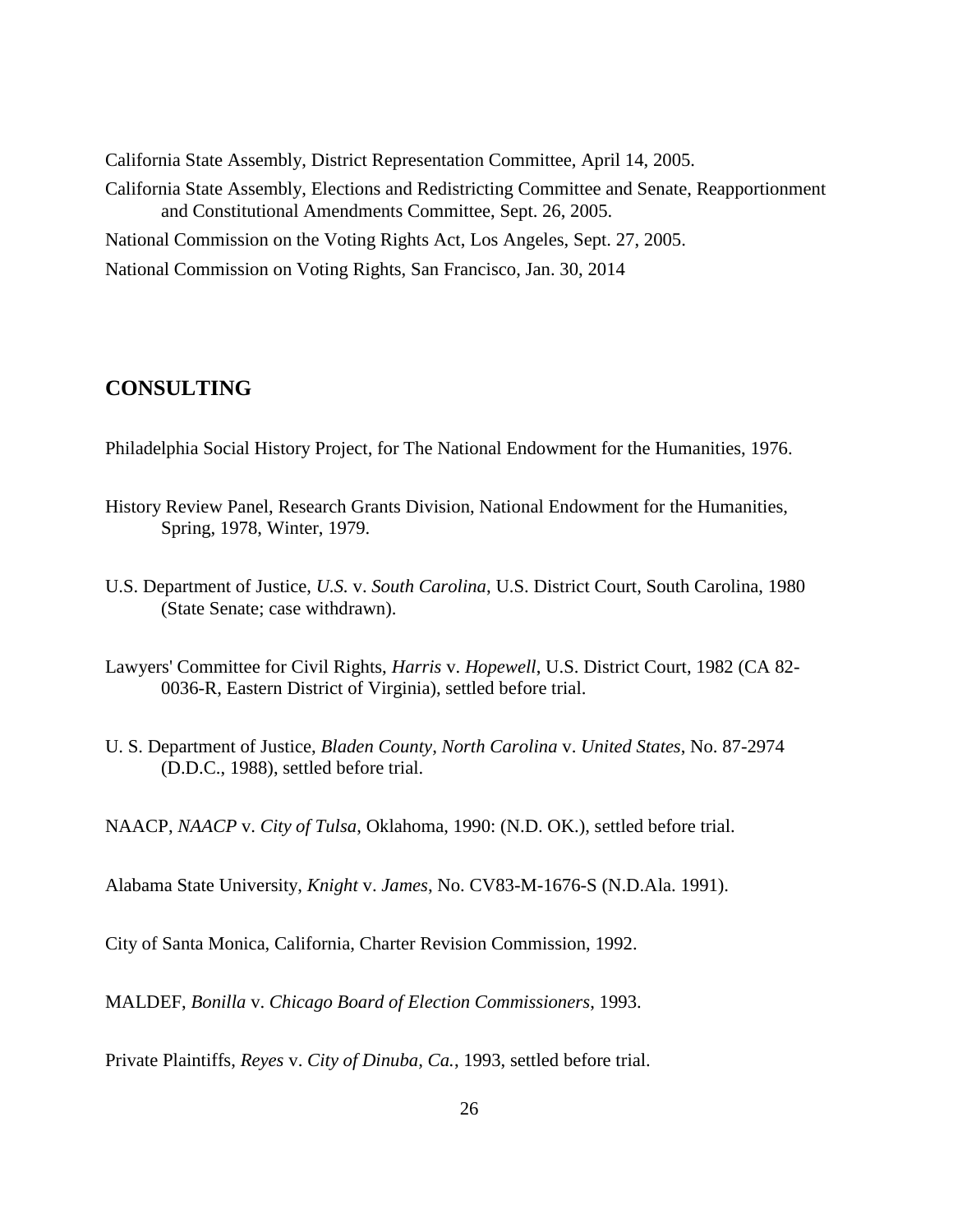MALDEF, *Valadez* v. *City of Santa Maria*, 1994.

MALDEF, 2001 California redistricting.

City of Salinas, California, 2001 redistricting of County Board of Supervisors.

City of Chino, California, California Voting Rights Act, 2003.

Leadership Conference on Civil Rights, on Hanford Unified School District and Modesto City Council, 2004

Democratic State Central Committee of California, Comment for the U.S. Department of Justice on scheduling of election in State Senate District 15, 2010

City of Lancaster, California, California Voting Rights Act, 2014

# **CURRENT RESEARCH**

- *Separate But Not Equal: The* Cumming *Case and Race Relations in America* (University of Kansas Press, under contract)
- *"The Supremacy of Equal Rights": School Desegregation in Nineteenth Century America* (Cambridge University Press, under contract), a collection of three of my revised essays.

*"The Onward March of Right Principles": School Segregation and Race Relations in the 19th Century United States* (book) is an investigation of late nineteenth century state and federal court cases and the adoption of state laws on racial discrimination in schools in 22 states. The purposes are to throw new light upon black political power and the black social structure; to discover the identities and motivations of white supporters and opponents of black civil rights; to illuminate the murky history of the lower courts; and to integrate legislative and judicial history into a broader socio-political history.

*Politics and the Distribution of Public Goods* (book) is a primarily quantitative study of the effect